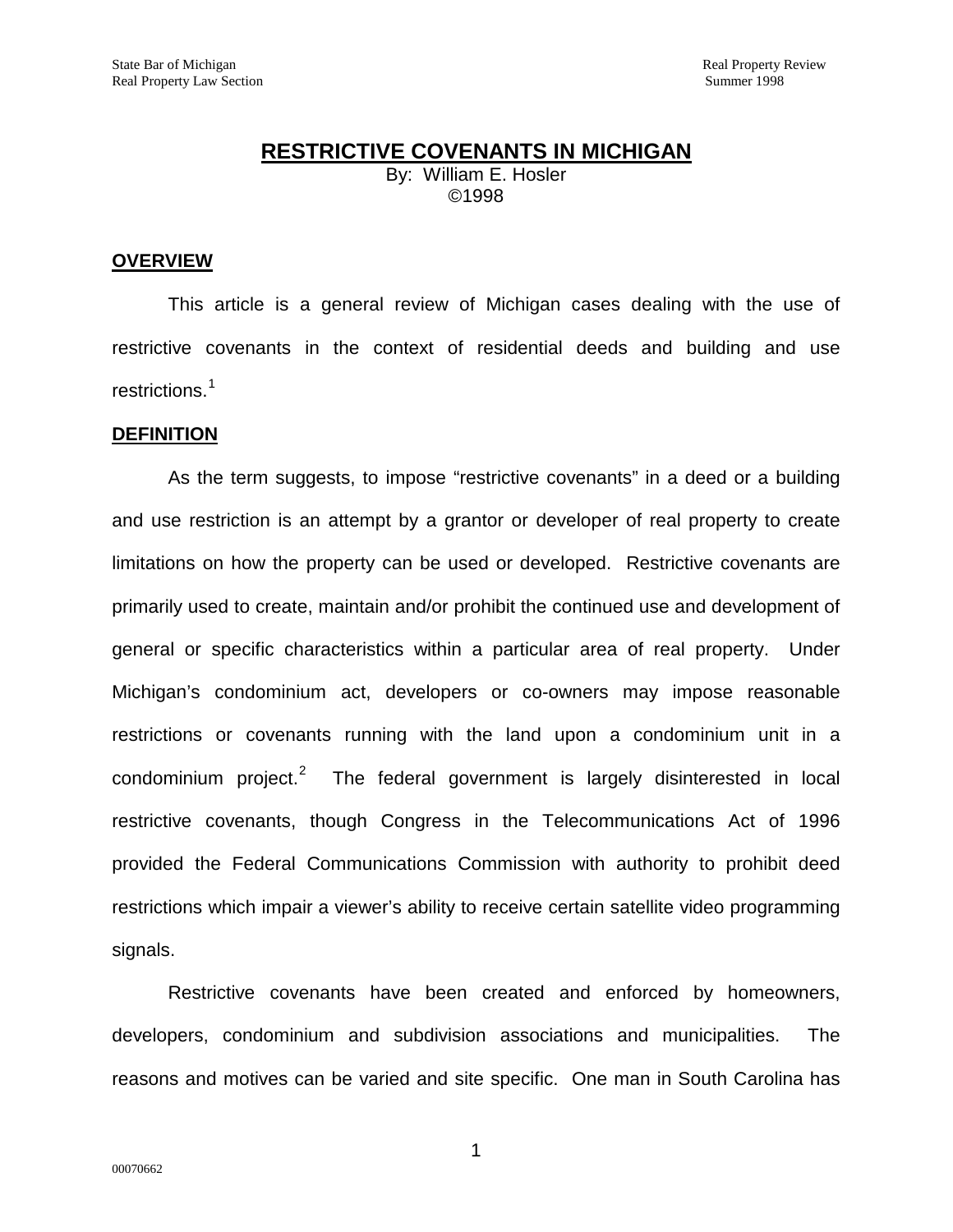even filed deed restrictions prohibiting the sale of his land to anyone named "Sherman" or who was born or lived north of the Mason-Dixon Line!<sup>[3](#page-21-0)</sup> Whether a covenant is to be regarded as personal, or one running with the land, will ultimately depend on the intention of the parties.<sup>[4](#page-21-1)</sup> However, reciprocal negative easements, once created and recorded in deeds as restrictions, are not personal and run with the land.<sup>[5](#page-21-2)</sup> Because they generally tend to enhance property values, building and use restrictions in residential transactions are favored by public policy<sup>[6](#page-21-3)</sup>, and the judiciary will protect property owners who have complied with deed restrictions from violations of the restrictions by others.<sup>[7](#page-21-4)</sup>

## **STANDING TO ENFORCE**

In Michigan, the standing to enforce a restrictive covenant can be quite broad. By statute, any third-party beneficiary of a contract has the right to bring an action in the circuit court where the property is located to enforce the covenant.<sup>[8](#page-21-5)</sup> The Court of Appeals has held that restrictive covenants in a subdivision can be enforced by all the lot owners, even those who never signed the agreement, and where the original subdivision master deed restrictions have expired. However, because enforcement of restrictive covenants is an equitable action, courts seem prepared to fashion and promote relief they feel best suits the situation,<sup>[10](#page-21-7)</sup> even if the results might not be approved by all parties with standing.

## **INTERPRETING RESTRICTIVE COVENANTS**

Restrictive covenants, like many contractual terms, occasionally suffer from ambiguity causing enforcement problems. Restrictive covenants are strictly construed against those claiming the right of enforcement, and all doubts are resolved in favor of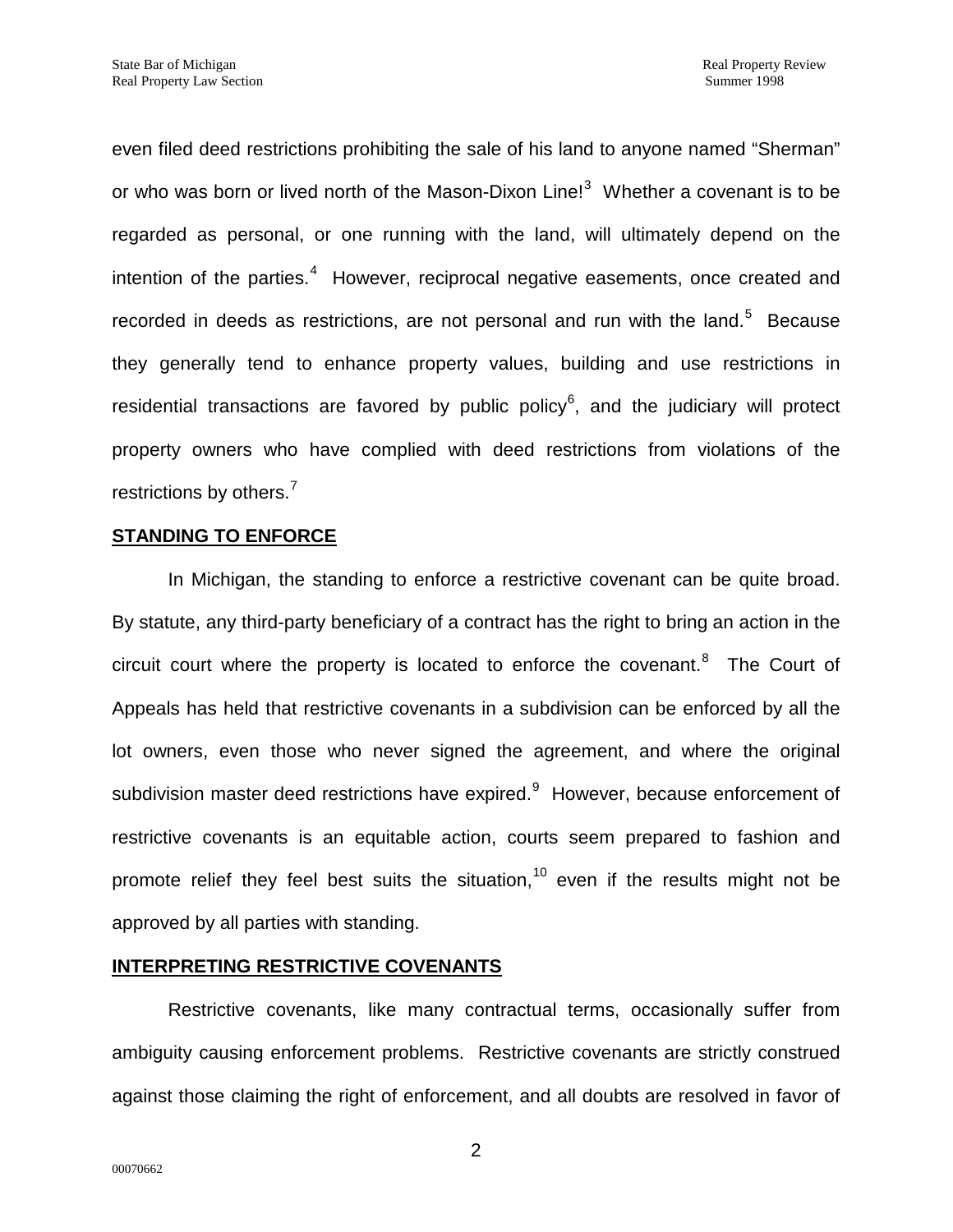the free use of property.<sup>11</sup> Words used in such covenants must be given their ordinary meaning, and where clear and unambiguous, they must control.<sup>12</sup>

Many Michigan cases interpreting restrictive covenants have involved disputes over mobile homes. Evidently, improvements in the quality of manufactured homes and mobile home communities have not diminished the historically fertile ground of reported litigation pitting restrictive covenants against a property owner's use of his property.

Because they represent the general exercise the courts go through when evaluating restrictive covenants, the following are examples of restrictive covenants aimed at motor and mobile homes intended to regulate storage and/or usage which the Court of Appeals decided were either: (A) unreasonably ambiguous and could not be enforced against the homeowner or, (B) were sufficiently definite and the Court agreed could be enforced against the homeowner.

## **(A) Ambiguous and unenforceable:**

1. "No tent, camping outfit or other temporary structure shall be erected, maintained or suffered to remain on said lots except such temporary structures as may be necessary for use in connection with the construction of such buildings and other structures as are permitted by this contract for such time and under such conditions as may be permitted in writing by said first parties."<sup>13</sup>

(Reason: Failed to specify "motor homes" for exclusion.)

2. "No house trailers or tents allowed on subdivision."<sup>14</sup>

(Reason: Too vague. Court declined to utilize statutory definitions of "trailer coaches" and "mobile homes" to determine the meaning of "house trailer")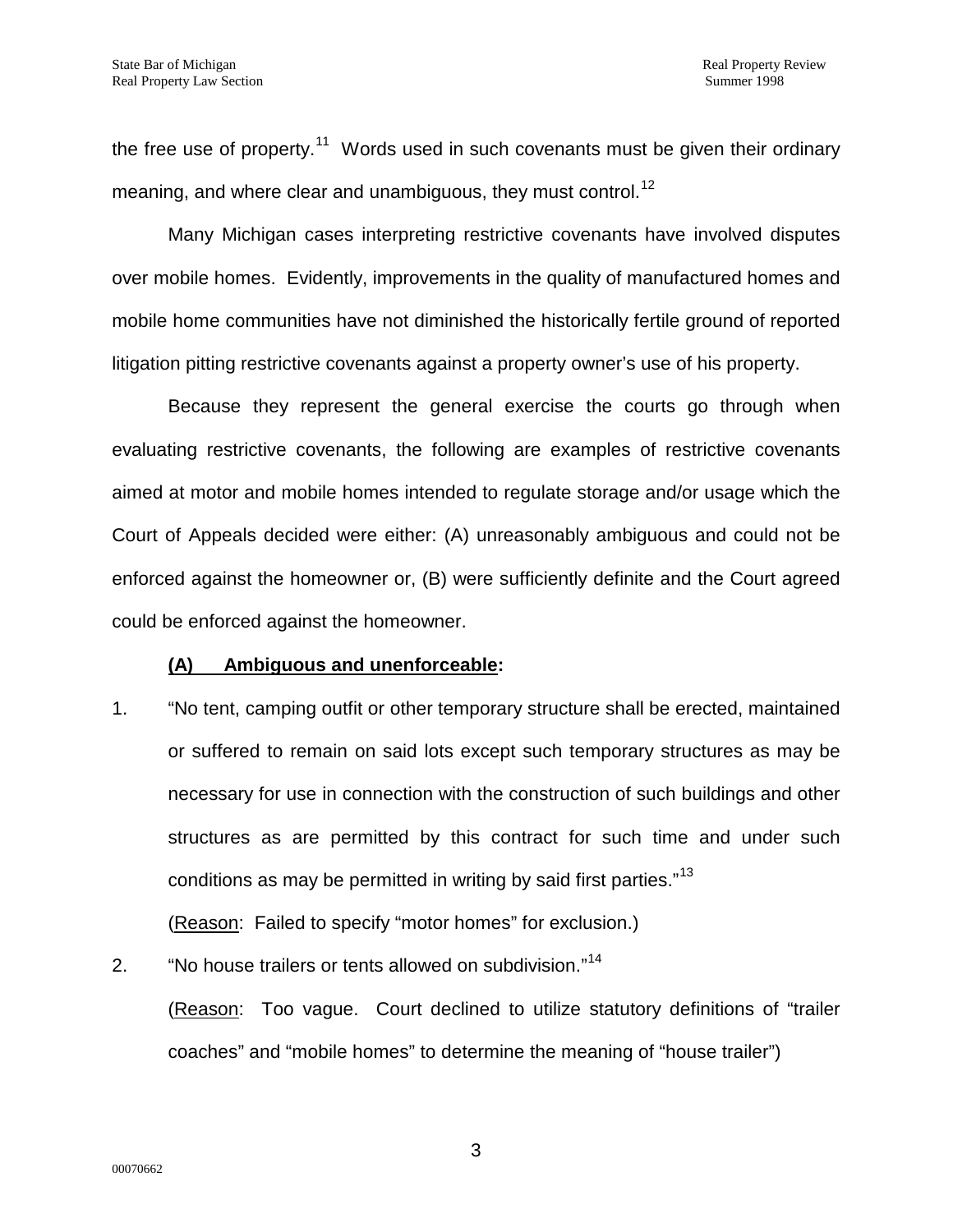3. "Temporary Structures: No temporary building of any kind erected on any parcel in this subdivision shall at any time be used as a temporary or permanent residence. Nor shall any trailer be used or kept thereon. Nor shall any equipment or material be stored thereon after the structure is completed. Nor shall any boat be used or kept thereon unless kept within [*sic*.] enclosed garage."<sup>[15](#page-23-0)</sup>

(Reason: Though restriction includes "trailers," it does not include motor homes. This court concluded a trailer is not self-propelled.)

## **(B) Specific and enforceable:**

- 1. "No house trailer, trailer, coach, tent or temporary shelter including fishing shanty, shall be parked, placed, erected or occupied on said premises, except an unoccupied trailer or fishing shanty may be totally stored in a garage thereon."<sup>[16](#page-23-1)</sup> (Reason: Though motor homes not mentioned, the drafters clearly intended to prohibit such type of vehicle.)
- 2. "No structure of a temporary character, trailer, basement, tent, shack, garage, barn, or other outbuilding shall be used on any lot at any time, as a residence either temporarily or permanently . . . ."<sup>[17](#page-23-2)</sup>

(Reason: Use of clear and comprehensive language.)

3. "No structure of a temporary character, trailer, basement, tent, shack, mobile home or garage shall be used on any lot, at any time, as a residence, either temporarily or permanently."<sup>[18](#page-23-3)</sup>

(Reason: Use of clear and comprehensive language.)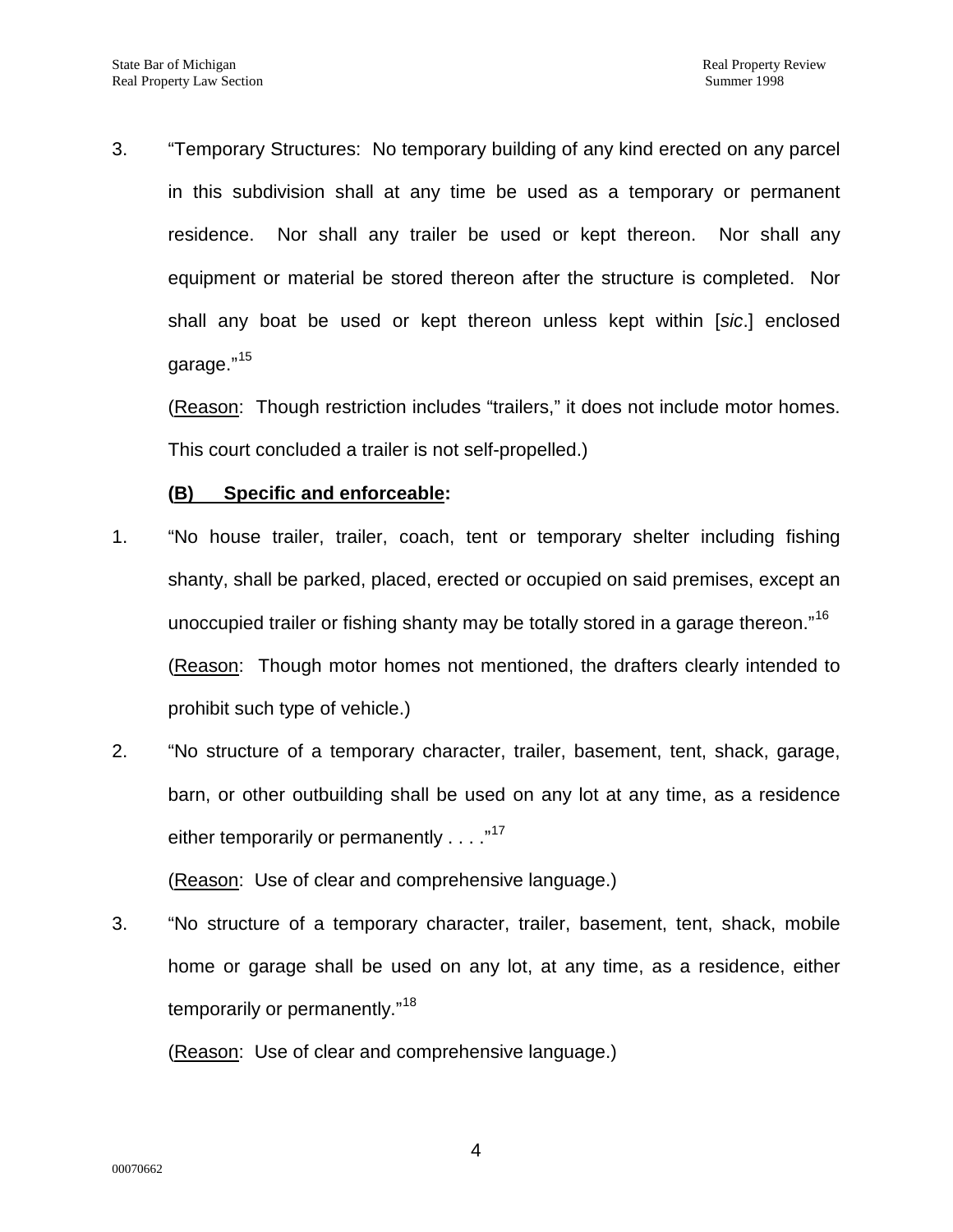## **CHALLENGING RESIDENTIAL RESTRICTIVE COVENANTS**

As neighborhoods change, the deed restrictions originally imposed on property intended to preserve certain characteristics may no longer be appropriate. Courts are frequently asked to exercise equitable discretion and either enforce the restrictive covenant as written for the benefit of the interested property owners, or to disregard its specific terms in light of the changed realities of the community. As one Court said, "restrictive covenants are not merely intended to apply and be enforced only so long as it is convenient to do so. However, it is just as certain that restrictive covenants ought not to be enforced when enforcement protects no one."[19](#page-23-4)

In O'Neal v Hutt,<sup>[20](#page-23-5)</sup> the deeds to property in the Highland Terrace Subdivision all had the following restrictive covenant:

"The said subdivision known as "Highland Terrace" shall be used and occupied for single residence purposes only, and nothing shall be done or permitted thereon which shall or may interfere with or detract from such use and occupation thereof."<sup>[21](#page-23-6)</sup>

Dr. Hutt was a clinical psychologist and a member of the faculty at the University of Michigan. His neighbors objected to him seeing patients at his residence. The Court of Appeals upheld the injunction against consulting with or treating patients at Dr. Hutt's residence, finding this contrary to the restrictive covenant. However, the Court did allow Dr. Hutt to consult or meet with others for the purpose of planning, researching, producing or writing books or other papers for publication or seminar use, finding these uses not incompatible with the activities generally contemplated in a residential setting.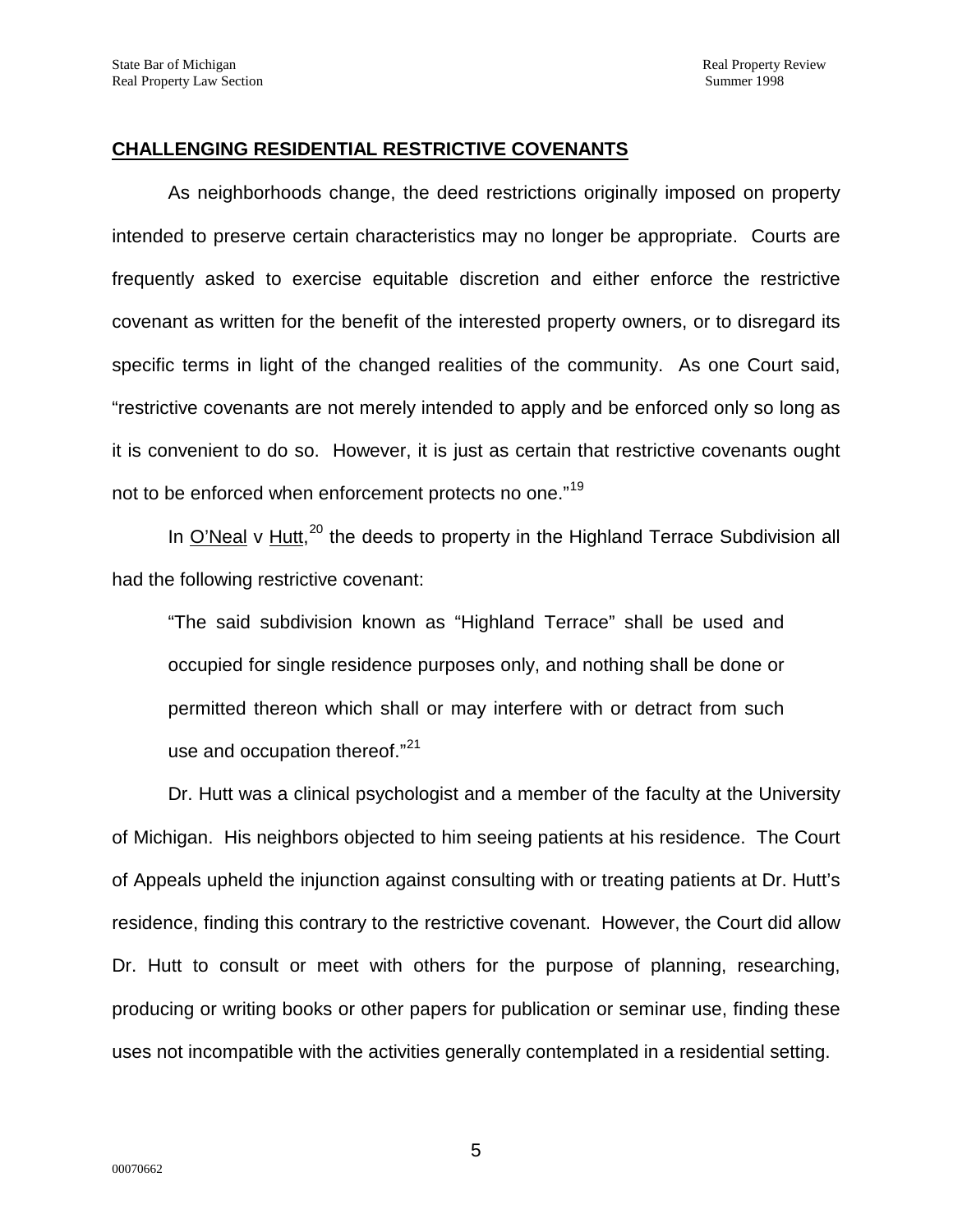In DeMarco v Palazzolo,<sup>22</sup>the plaintiffs owned lots fronting on Ten Mile Road in the City of Roseville, Michigan. They sought to have the restrictive covenants limiting land use to residential purposes declared void. The once pastoral neighborhood had, over the last 20 years, changed significantly. Ten Mile Road, once a two lane street, had now been expanded to a four lane thoroughfare which in 1973, funneled traffic at a rate of 24,000 vehicles per day. All other properties in the immediate vicinity were being used commercially.

The issue in DeMarco was whether changes outside a covenanted subdivision may be considered in determining whether enforcement of reciprocal negative easements such as those involved here would still benefit a dominant estate. The Court concluded that the outside changes could be considered, and balanced the equities for both parties. The opinion allowed the plaintiff to develop its lot commercially, invalidating the restrictive covenant for that specific property. However, for the protection of the remaining residential owners, the Court ordered a greenbelt or fence area as provided by local ordinance to be established to separate the plaintiff's property from the rest of the other lots.

It is historically true that a restriction allowing residential uses permits a wider variety of uses than a restriction prohibiting commercial or business use.<sup>[23](#page-23-8)</sup> In an unpublished opinion, $^{24}$  $^{24}$  $^{24}$  the Court of Appeals considered a business verses residential use issue affecting a subdivision where deeds restricted the lots to residential use. The defendant sold a two week interval (i.e. a time share) in his lot to his co-defendants. The Appellate Court reversed a permanent injunction against that use, declaring that "while interval ownership may be a business use, we find no reason to believe that non-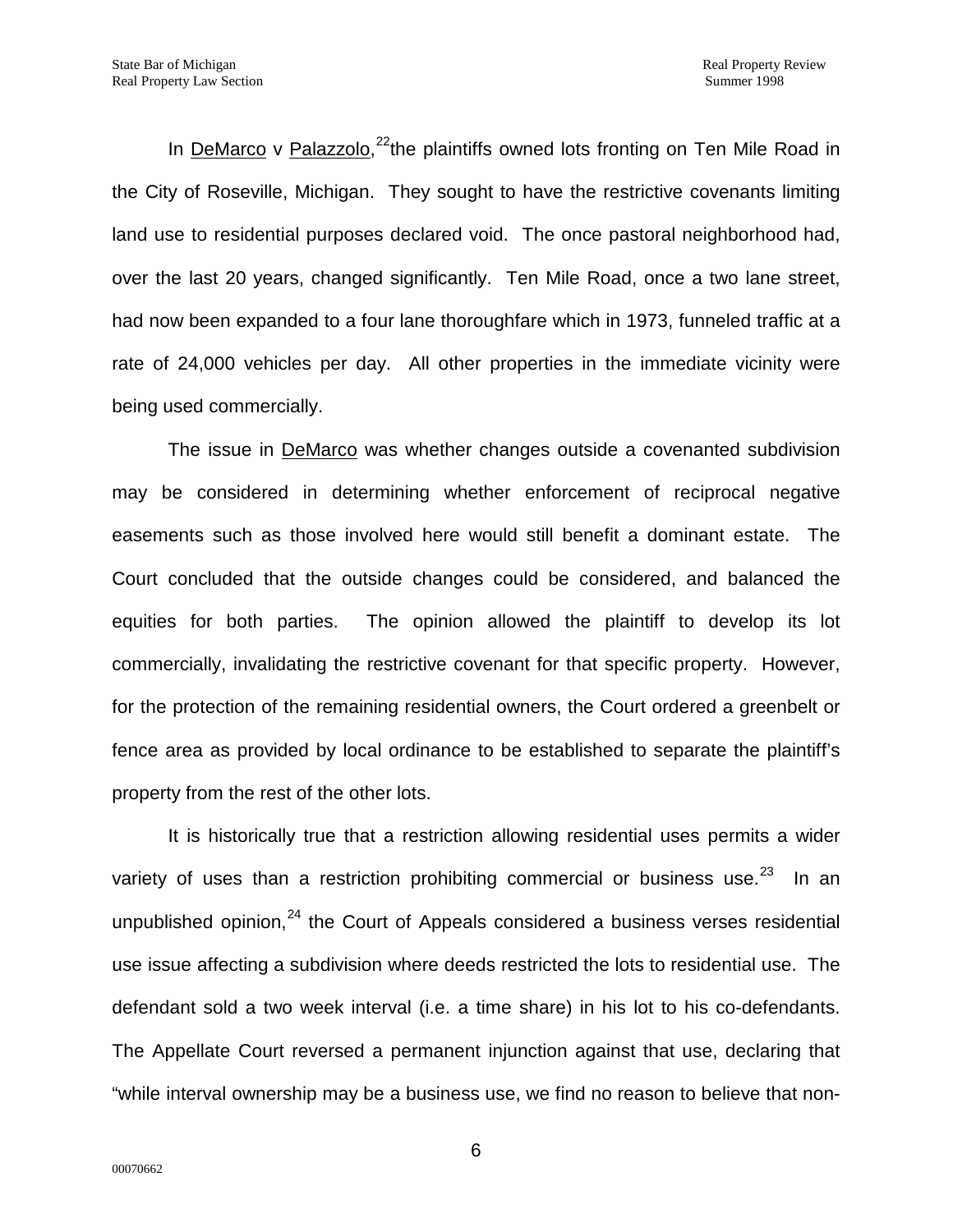residential use associated with interval ownership will be obtrusive and detrimental to the property value of neighbors." The testimony at trial indicated that it was acceptable for home owners to rent out their homes on a weekly basis all year long. While the type of ownership is different, in terms of use, the Court found that distinguishing interval ownership from year around renting creates a "distinction without a difference."

Occasionally, those seeking to avoid the constraints of a restrictive covenant will argue that local zoning ordinances should prevail in the event of a conflict between the two. This is especially true when the restriction itself obligates the lot owner to comply with local zoning ordinances.

For example, in Rofe v Robinson (on second remand),  $25$  the land at issue was in the Hickory Knolls Subdivision along Telegraph Road which was originally zoned residential, and which had deed restrictions pertaining to defendant's property which restricted the land to residential use only. There was additional language in the deed restriction which stated:

"No building shall be erected, altered or permitted on any part of the restricted premises except it shall conform to the provisions of any zoning ordinance enacted by any township, village, city or county wherein such part of the restricted premises may be situated which may be applicable and in effect at the time of actual construction, provided, that any departure or deviation from the provisions of such zoning ordinance permitted as provided by and in accordance with said ordinance may be made with the approval in writing of the owner but not otherwise."<sup>[26](#page-23-11)</sup>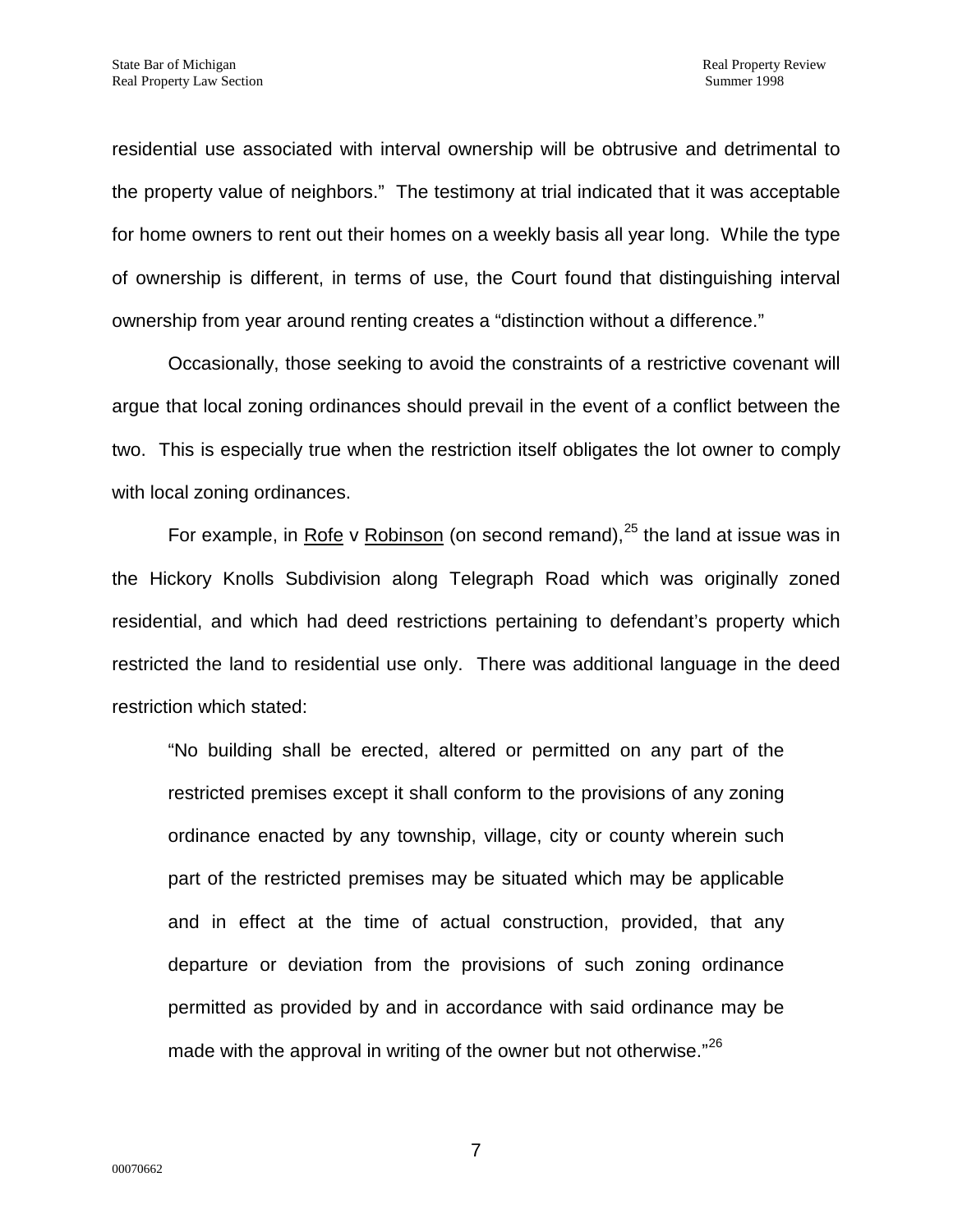In 1968, Bloomfield Township rezoned 12 lots in the Hickory Knolls Subdivision to prohibit residential construction and permit only commercial construction. The defendants purchased two of the rezoned lots and commenced construction of an office building. The defendants believed the restrictive covenant did not apply to them because of the rezoning, and because the restriction had not been enforced against a construction company which was using lots in the subdivision for its offices.

Plaintiffs, residential owners of property in Hickory Knolls, wanted the property kept residential. On second remand, the Appeals Court decided this issue in favor of the plaintiffs. The Court found that while restrictive covenants are to be construed strictly against those seeking enforcement, and all doubts are to be resolved in favor of the free use of property, it was clear that the purpose and intent of the entire restrictive instrument was for residential development only. The language in the restriction regarding zoning standards was only meant to incorporate them insofar as those standards comport with the deed restrictions. It was not intended to establish zoning as the ultimate determinate of how the land would be developed.<sup>[27](#page-23-12)</sup>

Courts will decline to give affirmative relief under restrictive covenants when it appears the problem is simply poor drafting and the relief sought is unreasonable or unexpected under a common sense evaluation of the restriction's impact on the property. This was the case in McHenry v Ford Motor Company,<sup>[28](#page-23-13)</sup> In 1925, Mr. McHenry, an attorney, owned 190 acres of land along the Huron River in Washtenaw County, Michigan. He conveyed 155 acres of this tract to the Ford Motor Company for the express purpose of flooding it with the waters of an artificial lake or reservoir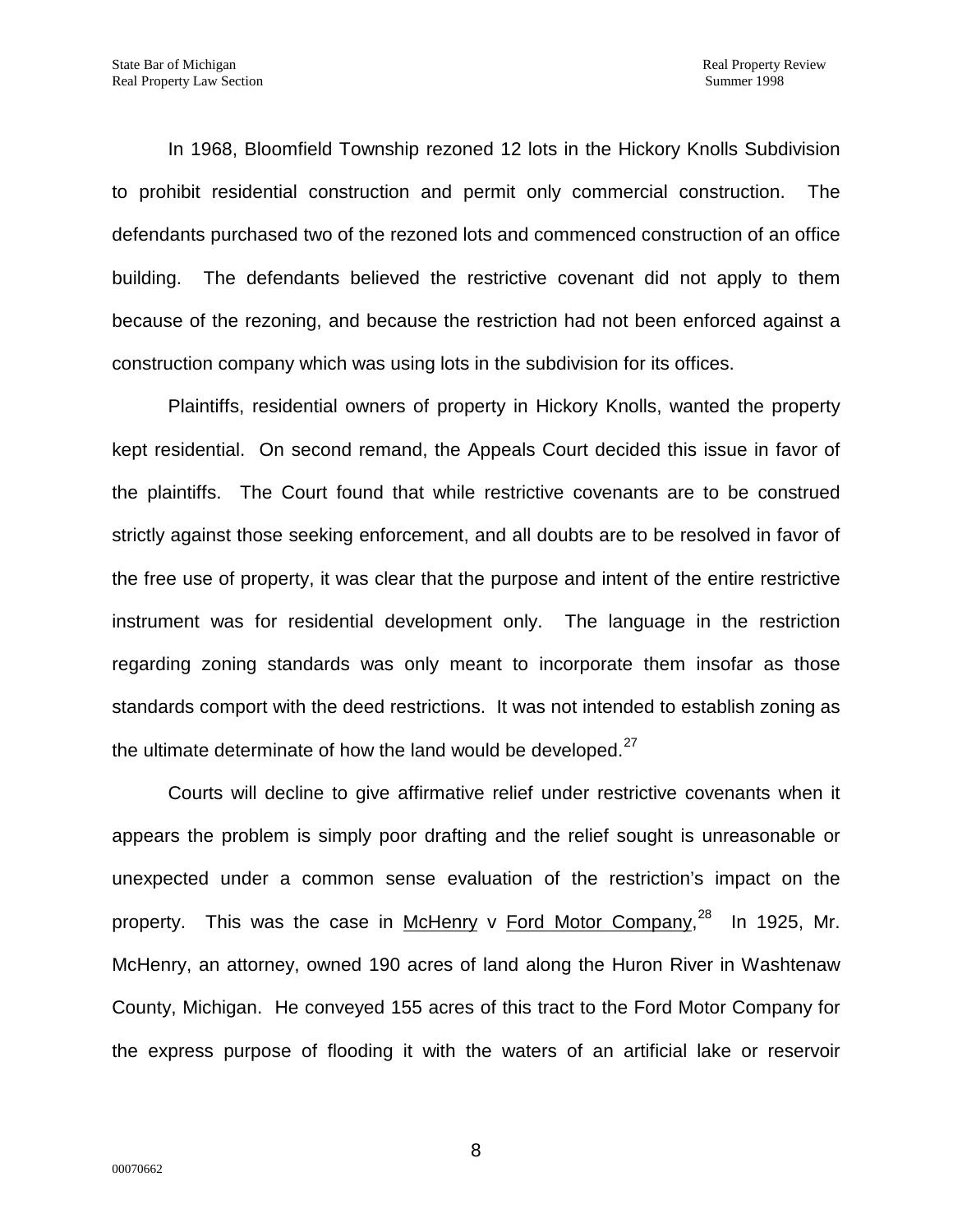created by a dam which Ford Motor Company proposed to build downstream. The dam was completed in 1932.

By the time the lawsuit was filed in 1953, the waters of Ford Motor Company's reservoir had washed away and undercut Mr. McHenry's retained lands. He lost about 12 acres, including trees, shrubbery, fences and sump pump houses. The foundations of the residence building was threatened with collapse. Except for 5 or 6 acres, the remaining land was of no value and unsaleable.

The deed to the Ford Motor Company, which Mr. McHenry drafted, was full of restrictions. The gist of his lawsuit was that the waters from defendant's reservoir violated the restrictive use covenant which stated:

". . . nor shall any part of said lands, or any waters thereon, be occupied or used in a manner that would render the remaining lands of the parties of the first part adjacent to or abutting upon the lands hereby conveyed unsuitable or undesirable for high class residence purposes; nor shall said lands be used otherwise than for the purpose of flowage . . . ."<sup>[29](#page-23-14)</sup>

The court refused to hold Ford Motor Company absolutely liable for the result of natural flowage. It found the restrictions to be unusual and unclear, and had no problem in construing the restrictive covenant most strictly against the grantor and person seeking to enforce it. The Court determined, "this rule of construction is especially applicable where the grantor is a practicing attorney, as in this case."<sup>[30](#page-23-15)</sup>

#### **LAND DIVISION ACT**

As property is assembled, divided, platted and developed, restrictive covenants imposed upon that property are occasionally reviewed in the context of the Land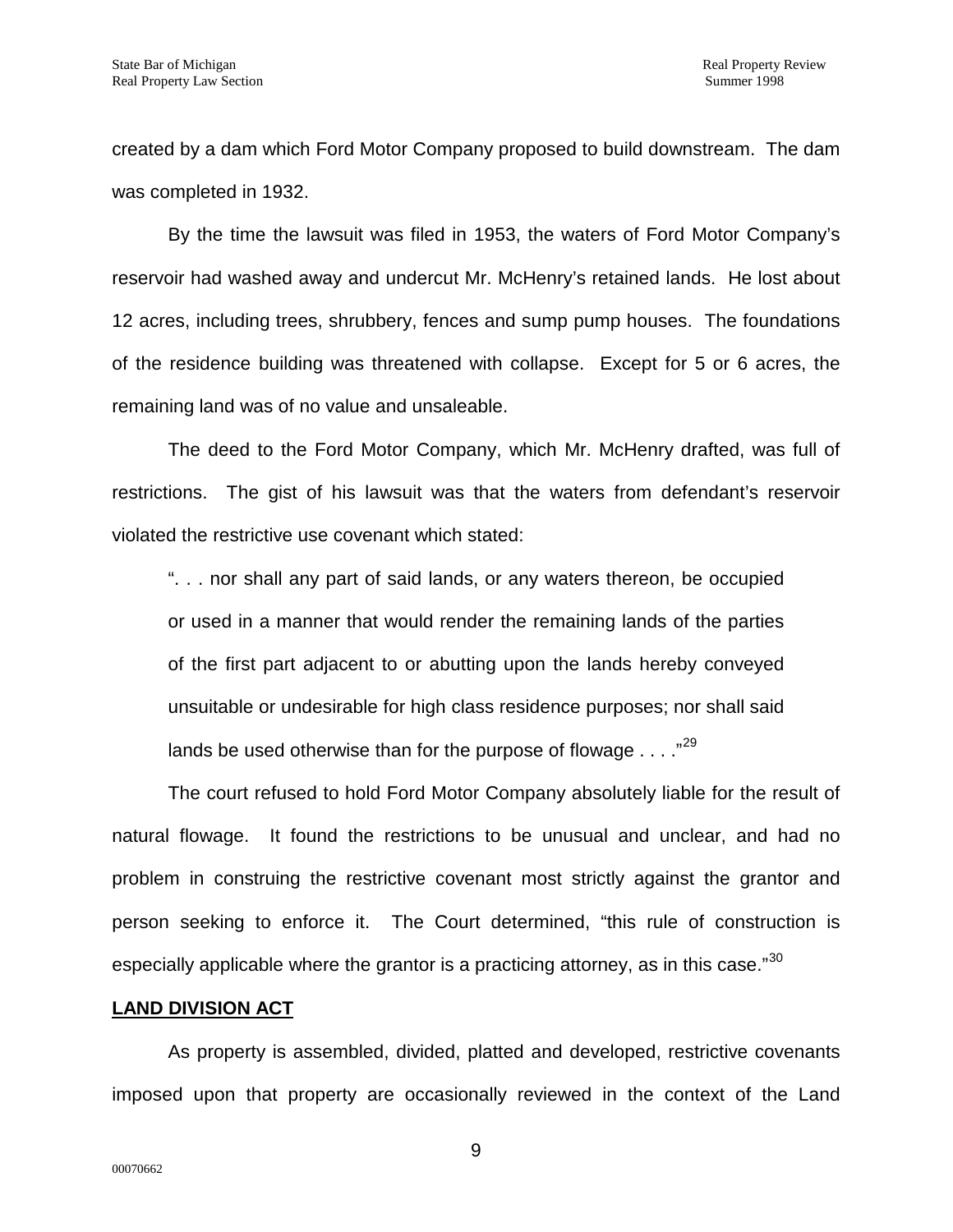Division Act.<sup>[31](#page-23-16)</sup> In Brookshire - Big Tree Association v Oneida Township and  $4M$ 's Partnership, et al,<sup>[32](#page-23-17)</sup> a subdivision homeowners association sued to stop an adjacent development from using one of its lots as a threshold roadway. Lot 12 of the original subdivision, Brookshire Estates, was subject to various restrictive covenants, including one which provided that the lots be used only for "residential purposes," and only a single family dwelling may be constructed. The Township had granted preliminary approval for the adjacent developer's, 4M's, proposed plat. 4M's had purchased lot 12 and was using it as the connector from its subdivision to the Brookshire Estates subdivision.

The Court of Appeals found that 4M's could not circumvent the restrictive covenants, and had failed to follow the Land Division Act in their attempt to do so. Knowing they would not get the approval of all the other homeowners to allow lot 12 to be used for anything other than residential purposes, 4M's had attempted to "replat" the property without proper court action.<sup>33</sup> The court did not accept the developer's position that, as owner of lot 12, it could unilaterally "agree" to the replat of lot 12. The court said this would "lead to patently absurd results."<sup>[34](#page-23-19)</sup>

Platted subdivisions, as well as condominiums, often create architectural control committees which control how the lots or units may be used or developed. In Villa de Charlevoix Property Owners Association, et al v Dillworth, et al,<sup>[35](#page-23-20)</sup> the plaintiffs argued that defendants violated the deed restrictions affecting all lots in the subdivision by allowing their property to be used for septic purposes without first obtaining the approval of the architectural control committee. The plaintiffs also claimed the defendants violated the Land Division Act by creating and conveying septic easements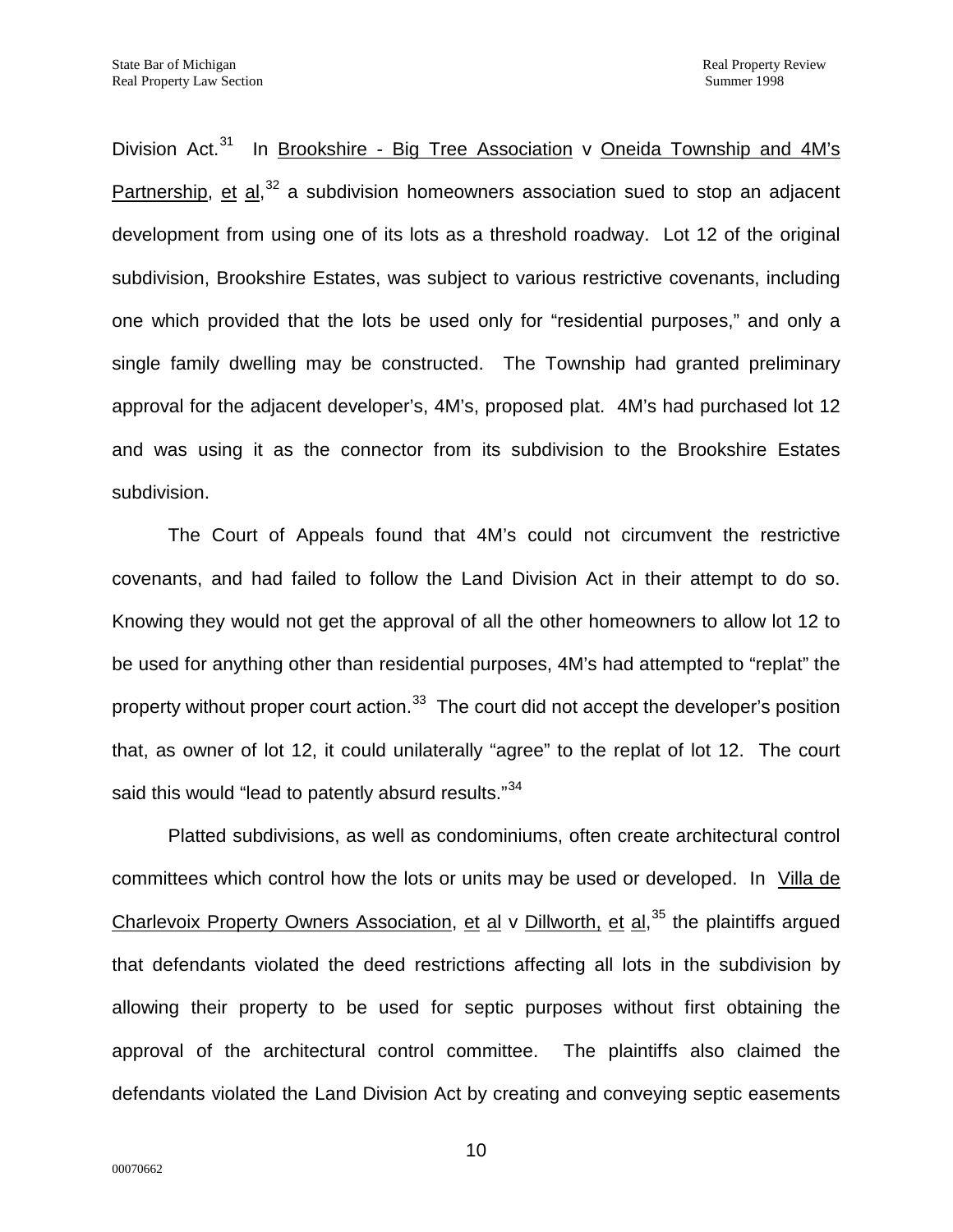to land outside the subdivision with easements for the installation of septic tanks and fields on portions of lots inside the subdivision. The court found that, in the face of conflicting testimony, the defendants had in fact obtained the approval of the plaintiffs architectural control committee for use of their lots as septic sites. The court further determined that such a conveyance was not a "subdivision" regulated by the Land Division Act. For a subdivision to occur, the court determined the grantee must acquire some exclusive rights in the subject parcel. $36$  Because defendants got the necessary permission, and retained title to the lot, the easement neither violated the restrictive covenants nor the Land Division Act.

Municipal governments cannot use restrictive covenants to promote development agendas. For instance, in Eyde Construction Co. v. Meridian Township, before their final plat would be approved, the developers were compelled by the planning commission and the Board to convey to the Township a deed to a parcel (out of the larger developed project) with a restrictive covenant that the deeded land be used as a public park after the larger project was developed. However, the Court of Appeals found there is nothing in the Land Division Act which provides a municipality the authority to require as a condition for plat approval the dedication, donation or deeding of lands or rights to land for public recreational purposes.<sup>[37](#page-23-2)</sup>

#### **RECENT CASES**

The significance and enforceability of restrictive covenants in Michigan was recently addressed in two Michigan cases. In one, the defendant was rewarded for doing all he could to try and follow the covenants requirements. In the other case, the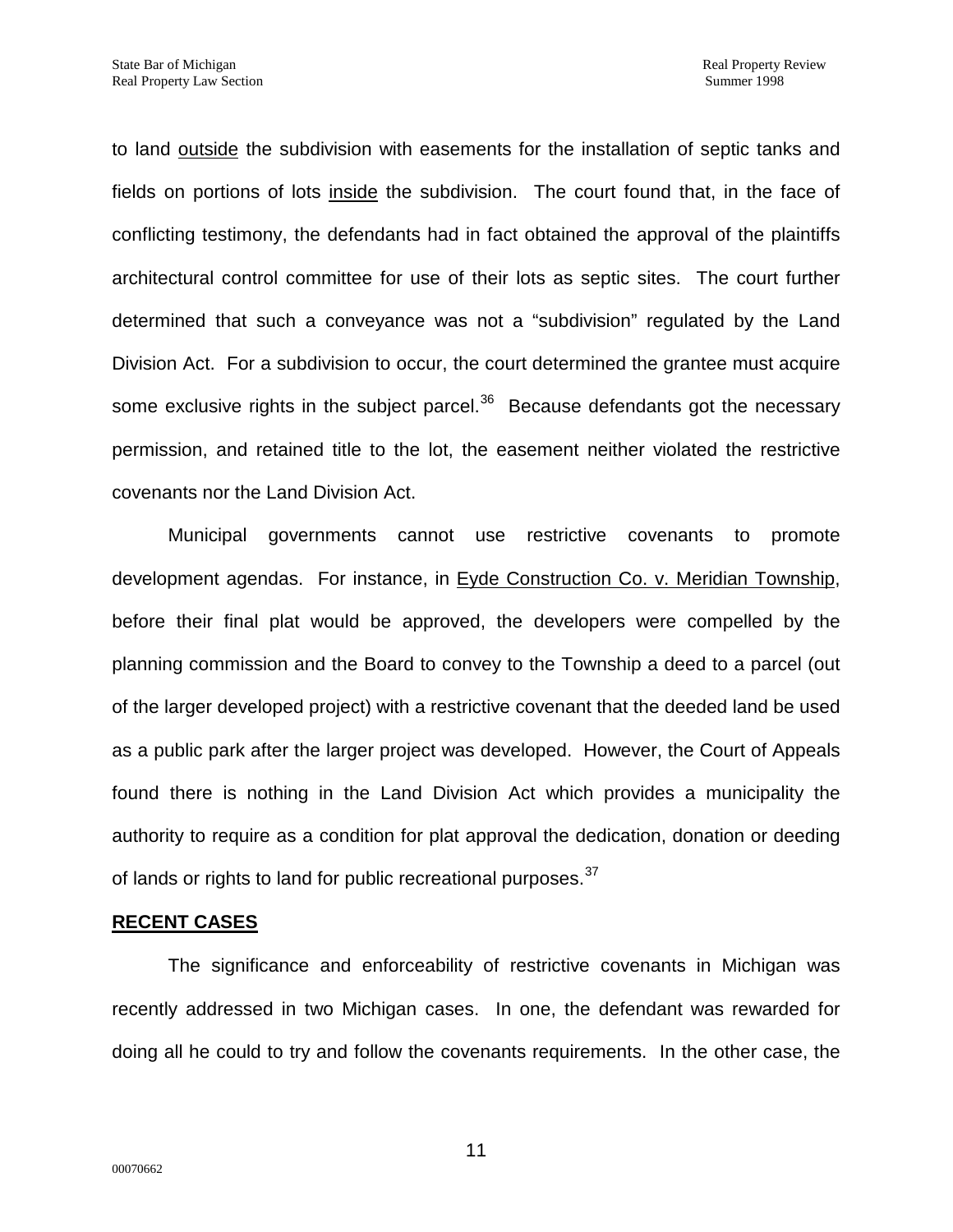defendant was ordered to tear down the house he had constructed because he built it in clear violation of the deed restrictions.

# **1. Stuart v Chawney**. [38](#page-23-3)

The Michigan Supreme Court took this case to determine whether the defendants violated recorded subdivision restrictions when they built their home in the Village of Beverly Hills, Oakland County, in 1991.

In 1967, the Lincoln Green Subdivision was platted and by 1974, houses had been built on all 12 lots. In 1967, the developer had recorded a restriction declaration for the subdivision which included 25 provisions. Two are relevant to this dispute. One creates an "architectural control committee" that had the authority to pass on plans and specifications for development in the subdivision. The other concerned "committee approval" which essentially required written approval from the architectural control committee before construction of houses and such things and fences and decks.

In 1987, the Lincoln Green homeowners were notified that the owners of a large condominium project directly south of their subdivision were planning to construct new homes on abutting land. The neighboring developers agreed that a particular site they owned which faced the Lincoln Green cul-de-sac would be a single family site and would be subject to the restriction agreement recorded by the Lincoln Green developer in 1967.

In late 1990 and early 1991, Defendant Chawney, a licensed architect, sought through the Village of Beverly Hills and the Oakland County Register of Deeds to locate the subdivision committee authorized to approve his project. After much investigation, it appeared the Lincoln Green Subdivision had no specific homeowners association.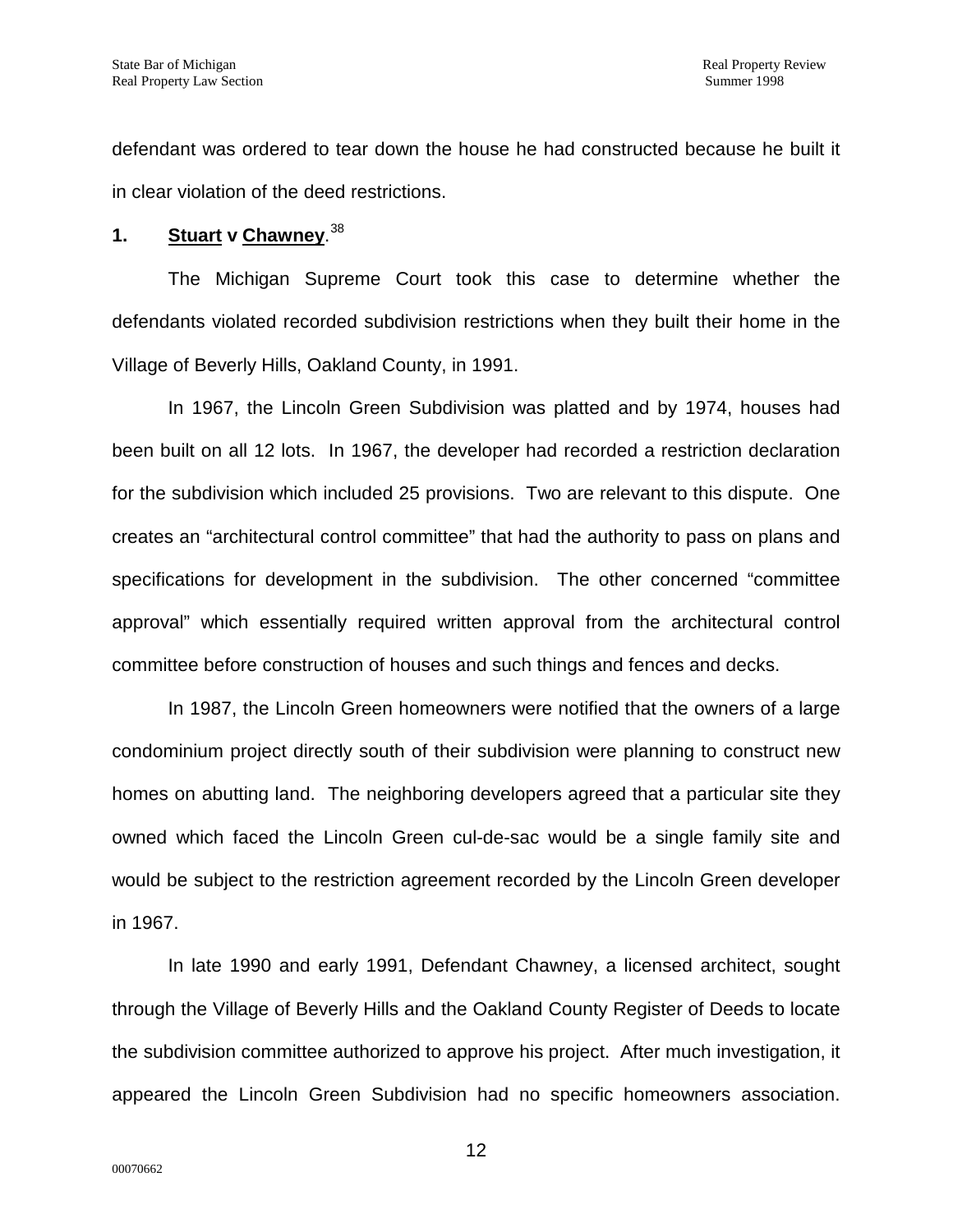Apparently, issues regarding conformity with the Lincoln Green Subdivision building restrictions were referred to the association for the neighboring subdivision, Nottingham Forest. After submitting all his plans to the Nottingham Forest Association, by June 1991, Mr. Chawney had received all the necessary written approvals for the project.

After the site was cleared and excavation authorized by the City, the defendant was contacted by lawyers for a group of residents who were concerned that the design of the defendant's house was not "comparable and harmonious" with existing structures in the Lincoln Green Subdivision. Agreements could not be reached and suit was filed in Oakland Circuit Court. Following a bench trial, the court found that neither the plaintiffs nor any other subdivision lot owners constituted the architectural control committee contemplated by the 1967 restriction agreement. The court also found the requirement of an "harmonious" development to be vague, ambiguous and over broad on its face. Finally, the court found that since the defendants had first presented their plans in 1987, the facts and evidence justified applying the defenses of laches, estoppel and waiver. The plaintiffs had failed to take the proper action under the restriction agreement to protect their interests.

The Court of Appeals reversed for several reasons. First, it determined that the architectural control committee was irrelevant because each individual lot owner possessed a cause of action to enforce the restrictive covenants which ran with the land and were binding on the defendants. Second, the court felt that the requirement for an "harmonious" development was not overly vague or ambiguous. Finally, the court felt that the equitable defenses of laches, estoppel and waiver did not apply. Equity will intercede whenever a violation of a covenant is threatened.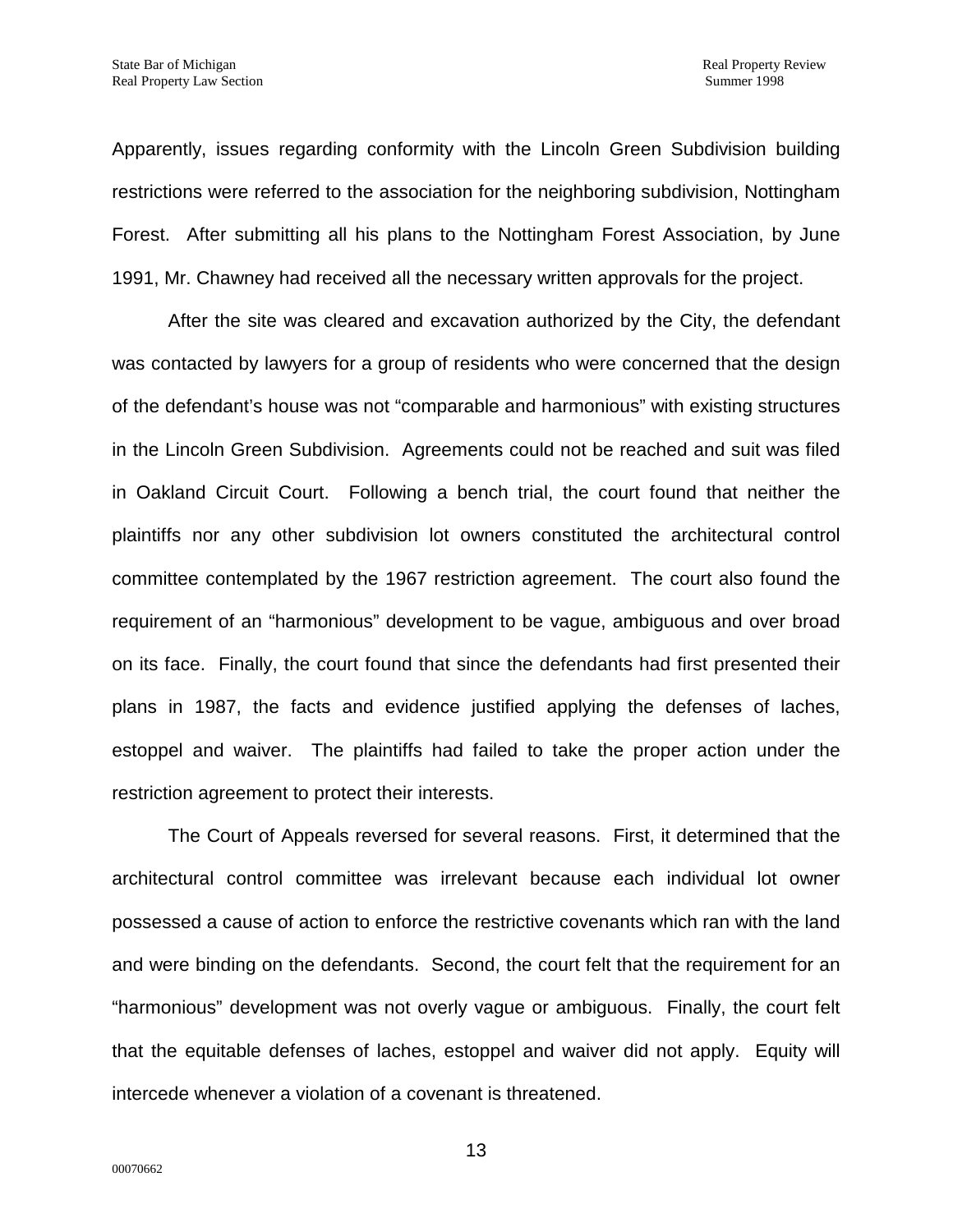The dissent in the Court of Appeals, (which was followed by the Supreme Court) agreed that the requirement for an "harmonious development" was not too vague, ambiguous or over broad. The dissent focused on the failure to establish the architectural control committee, in addition to the fact no official homeowners association had ever been formed. The dissent noted that "while the plaintiffs may have individual causes of action to enforce the provisions of the restriction agreement, the question remains whether there was a breach." The dissent concluded that there was not, because there was no properly constituted committee to which the defendants were obligated to submit their construction plans.

The Supreme Court agreed. "There was no breach of the agreement because there was no properly constituted architectural control committee, i.e., no method for enforcing the standards of 'beauty' and 'harmony'."<sup>[39](#page-23-22)</sup>

The Supreme Court determined the plaintiffs had sufficient notice of the need for some sort of association to deal with building and development issues, but chose not to act. The tone of the opinion was sympathetic towards the defendant. "This is not an instance, however, where a purchaser of land subject to restrictive covenants either disregards them or flaunts them. The defendants sought both through the Village of Beverly Hills and the Oakland County Register of Deeds to locate the committee or association authorized to approve a proposed structure. They were informed by a Village official that they should seek approval from the Nottingham Forest Association, and were referred to Ms. Birch. Both she and the Village official gave the go ahead, and the defendants' plans proceeded."<sup>[40](#page-23-4)</sup>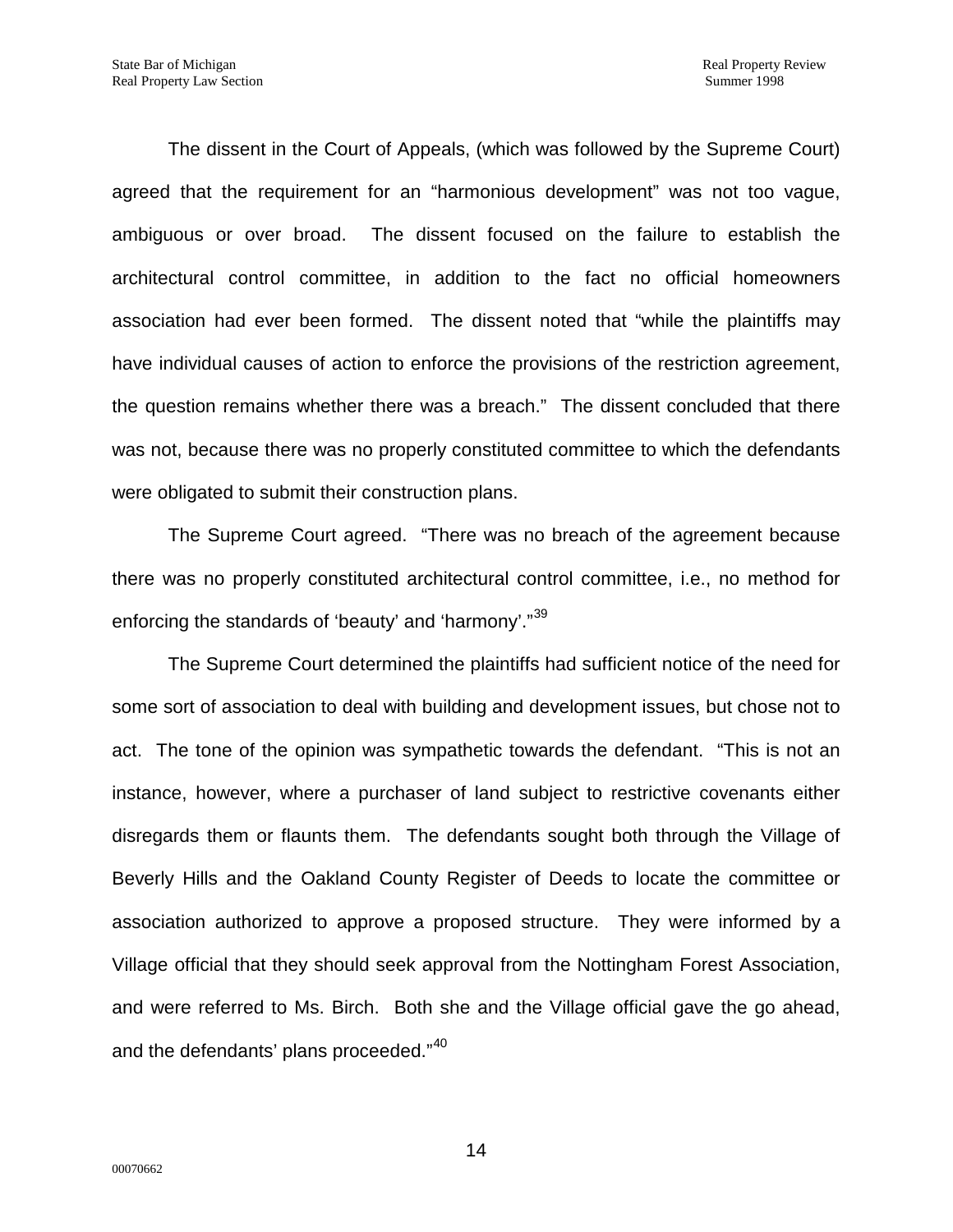The Court concluded the critical question was whether there was a breach of the covenant. Where the defendants complied with all government regulations and objective criteria under the agreement, and the entity charged with determining compliance with other standards did not exist, there was no violation to redress, on an individual basis or otherwise.

## **2. Webb v Smith, (After Second Remand) [41](#page-23-5)**

This dispute began in 1988, when the defendants bought some lake front residential property in Midland County and began to build their home on it. The defendants conceded they built the home on property affected by two deed restrictions which prohibited its construction. As the Court of Appeals offers, "This case illustrates the folly of gambling on the prospect that Michigan's judicial system will ignore and fail to enforce the property rights of others. Defendant's gamble has resulted in the unfortunate outcome that they must now tear down the home that they built." $42$ 

The restriction at issue states:

"No building or dwelling shall be placed closer than 20 feet from the front lot line, and not more than one building shall be used for dwelling purposes on each lot."

Defendants purchased one-half of a lakeshore lot in a residential subdivision. A home owned by third parties already existed on the other half of this lot. Defendants began construction of their home in March, 1989.

Plaintiffs owned lots adjacent to the defendants' lot. Plaintiffs argued that the construction of defendants' home violated both the subdivision's negative covenants and the Township's zoning ordinances. (The Township refused to take legal action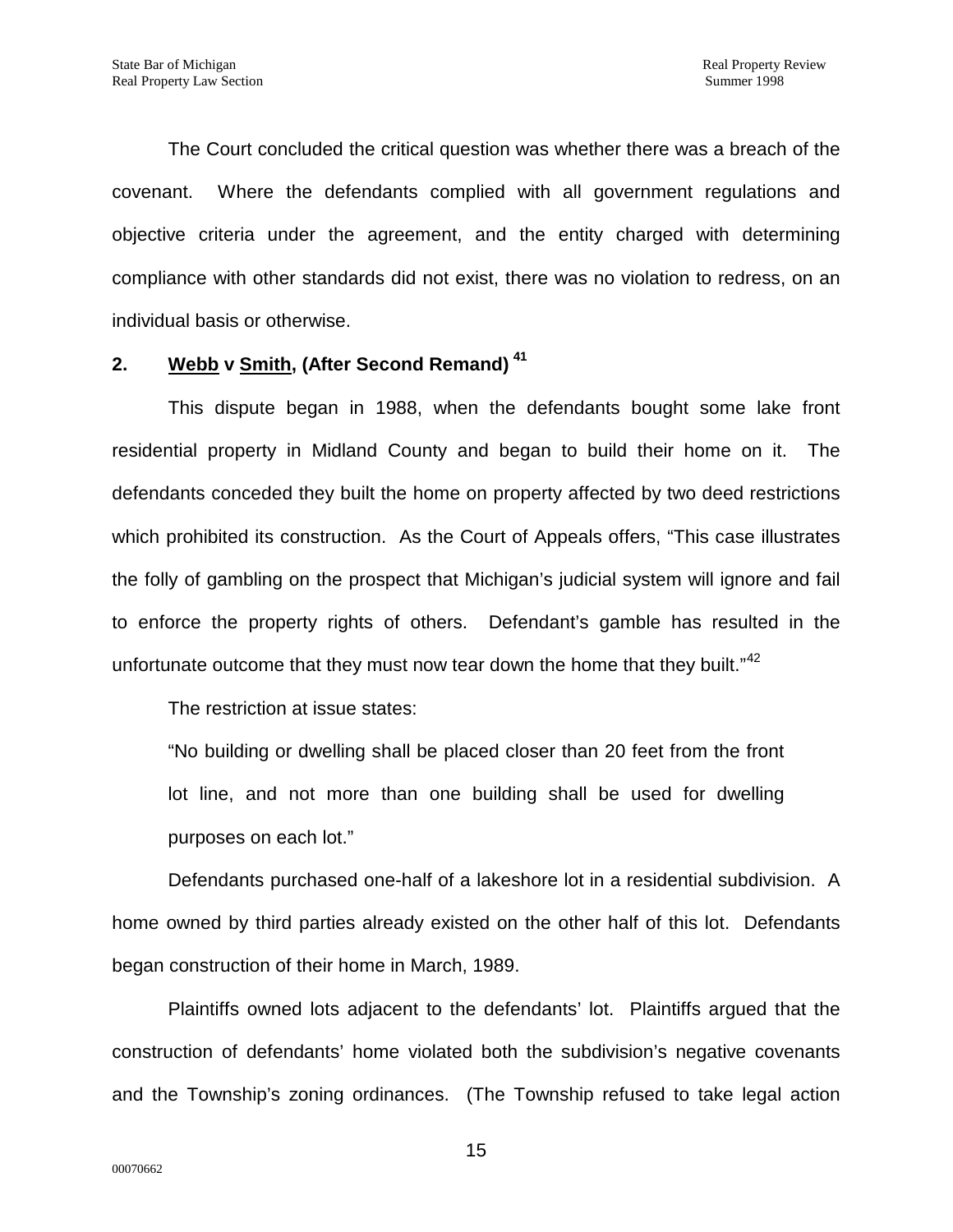against defendants because it had already issued the building permit.) On April 8, 1989, plaintiffs filed suit to force defendants to remove their home.

A bench trial was held in May, 1989. The trial court held for defendants, finding the restrictions did not operate as negative reciprocal easements because defendants had no actual notice of them. (The defendants' deed did not recite the restrictions.) The Court of Appeals reversed and remanded, and the trial court again found for defendants, ruling the house did not violate the reciprocal negative easements. The trial court interpreted the term "front lot line" to denote the water line as opposed to the survey line. This, despite testimony to the contrary from the developer who specified where the survey line was for the appropriate point of reference with respect to the front lot line and that in his opinion he believed the defendants' home was constructed in violation of that restriction.<sup>[43](#page-23-7)</sup>

The Court of Appeals reversed again and remanded the case to the trial court to impose the appropriate equitable or legal remedy.

This time, the trial court found the defendants' lot was subject to the one dwelling per lot restriction. The court ordered defendants to remove their house from the lot, and this appeal ensued.

Here, the issues were notice, damages and equity. The court's opinion observed that defendants repeated assertion they were without notice of the restrictions, "defies logic." Defendants' own testimony established they knew of the deed restrictions on April 1, 1989, well before the contractor had finished building their residence. In fact, only the foundation and framing had been completed when the trial court issued its first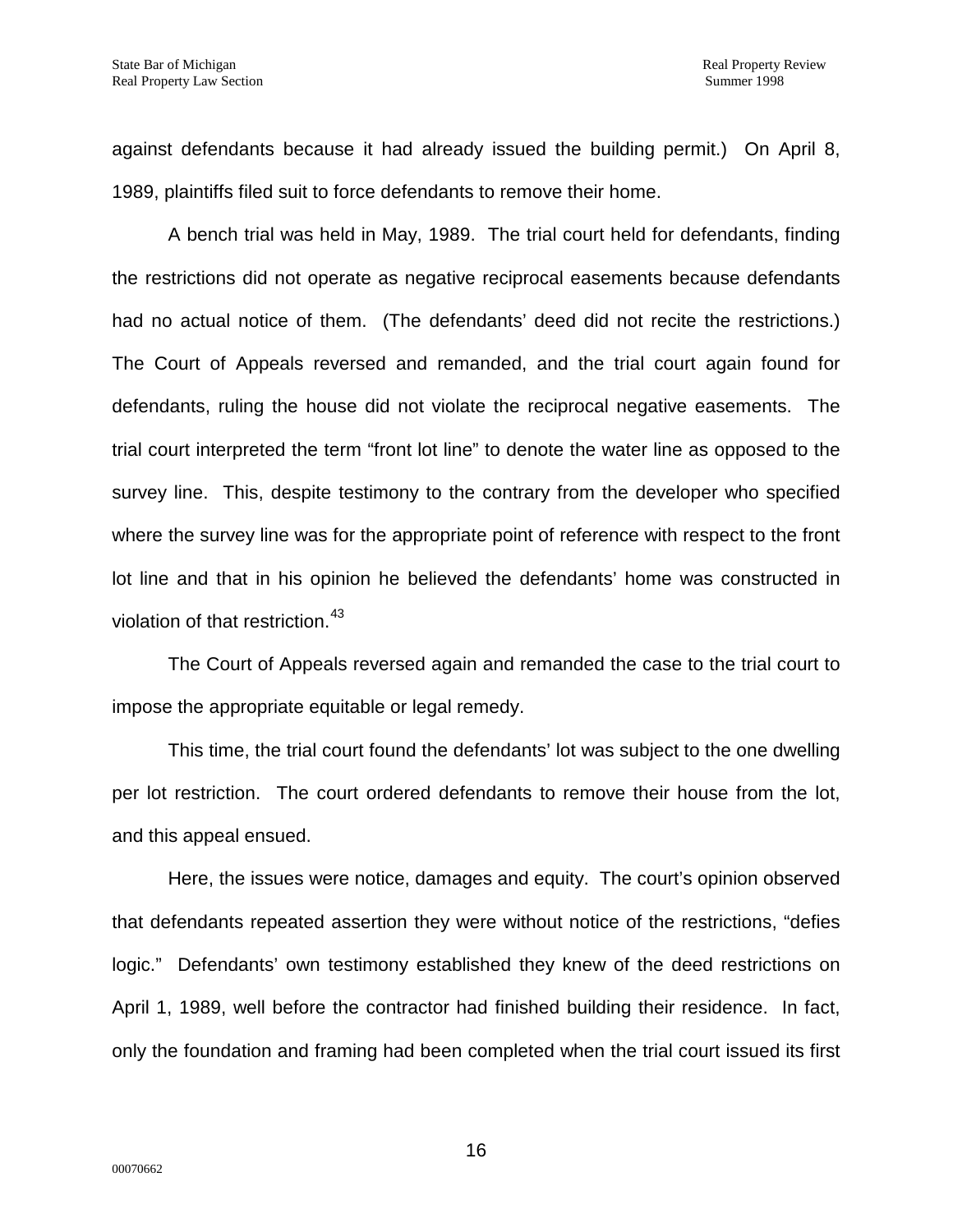decision in May, 1989. The court of appeals held that the defendants could not then argue they built their home in good faith and a result of an "honest mistake."

The court next rejected the defendants' argument that damages should have been considered in lieu of the equitable remedy of tearing the house down. The defendants gave the court no authority to support their position. Furthermore, the court found the equities lacking in the defendants' arguments.

Basic tenets of the law of restrictive covenants were reviewed. The court noted that a negative covenant is a valuable property right, and public policy favors use restrictions in residential deeds. The judiciary's policy is to protect property owners who have complied with deed restrictions, which protect property values and aesthetic characteristics considered to be essential constituents of a family environment.<sup>[44](#page-23-9)</sup>

The court went on to observe that Michigan courts generally enforce valid restrictions by injunction. The parties respective damages are typically not considered. Owners may enforce negative easements regardless of the extent of the owners damages. When enforcing a negative easement, it is wholly immaterial to what extent any other lot owner may be injured by the forbidden use. The economic damages suffered by the land owner seeking to avoid the restriction do not, by themselves, justify a lifting of the restrictions.<sup>[45](#page-23-23)</sup>

Our Supreme Court established three equitable exceptions to the general enforcement of restrictive covenants rule.<sup>46</sup> These are:

- (1) Technical violations and absence of substantial injury;
- (2) Changed conditions, and
- (3) Limitations and laches.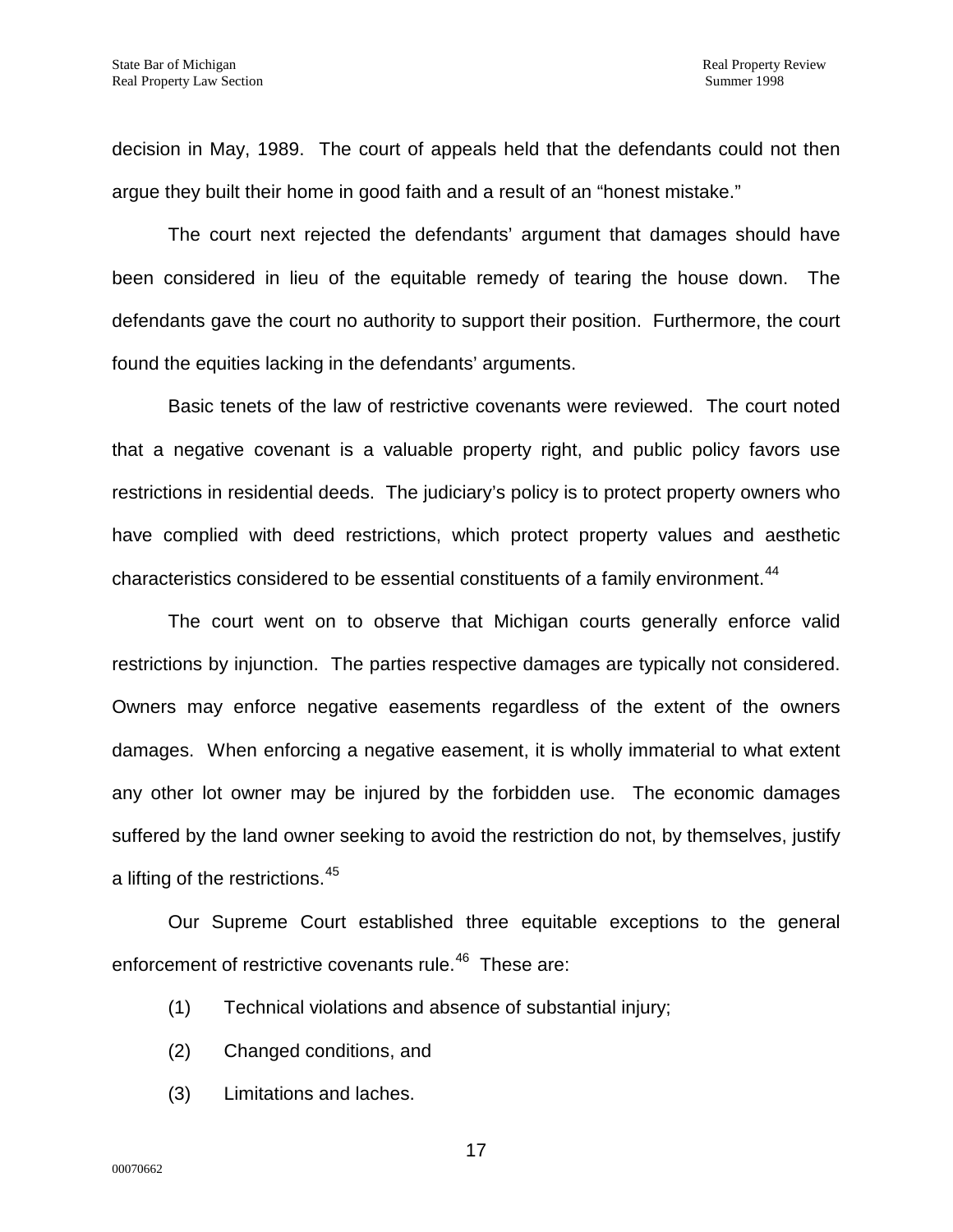In this case, limitations and laches were not at issue.

Concerning defendants technical violations argument, the Webb court defined a technical violation of a negative covenant as a "slight deviation or a violation that can in no wise, we think, add to or take from the objects and purposes of the general scheme of development."<sup>[47](#page-23-12)</sup>

The Smith's house, built on a half lot where no house was allowed, was more than a "slight deviation" from the terms of the covenants. The court found that defendants' house detracted from the covenants' stated purposes of regulating construction to guarantee a level of privacy and aesthetic enjoyment to the subdivision's landowners. Further, the house obscured the plaintiff's view of the lake.

Finally, the court also disagreed with defendants' last argument that conditions had changed in the subdivision so as to make enforcement of the covenants inequitable. The proofs in this case did not establish that the covenants' purposes could no longer be accomplished. The court, in quantifying "changed conditions," observed that "if something more than general growth was not required, it would place all residential restrictions in substantial jeopardy."<sup>48</sup> The opinion was summarized with the comment, "We note that there is at least some indication that defendants improvidently continued with construction of their home with full knowledge of the nature of the dispute at hand. In that regard, defendants did so at their own peril."<sup>[49](#page-23-14)</sup>

The court made an interesting dicta remark at the end of the opinion:

"Although we are legally bound to the result we announce in this opinion, the parties still have an opportunity to reach a private agreement more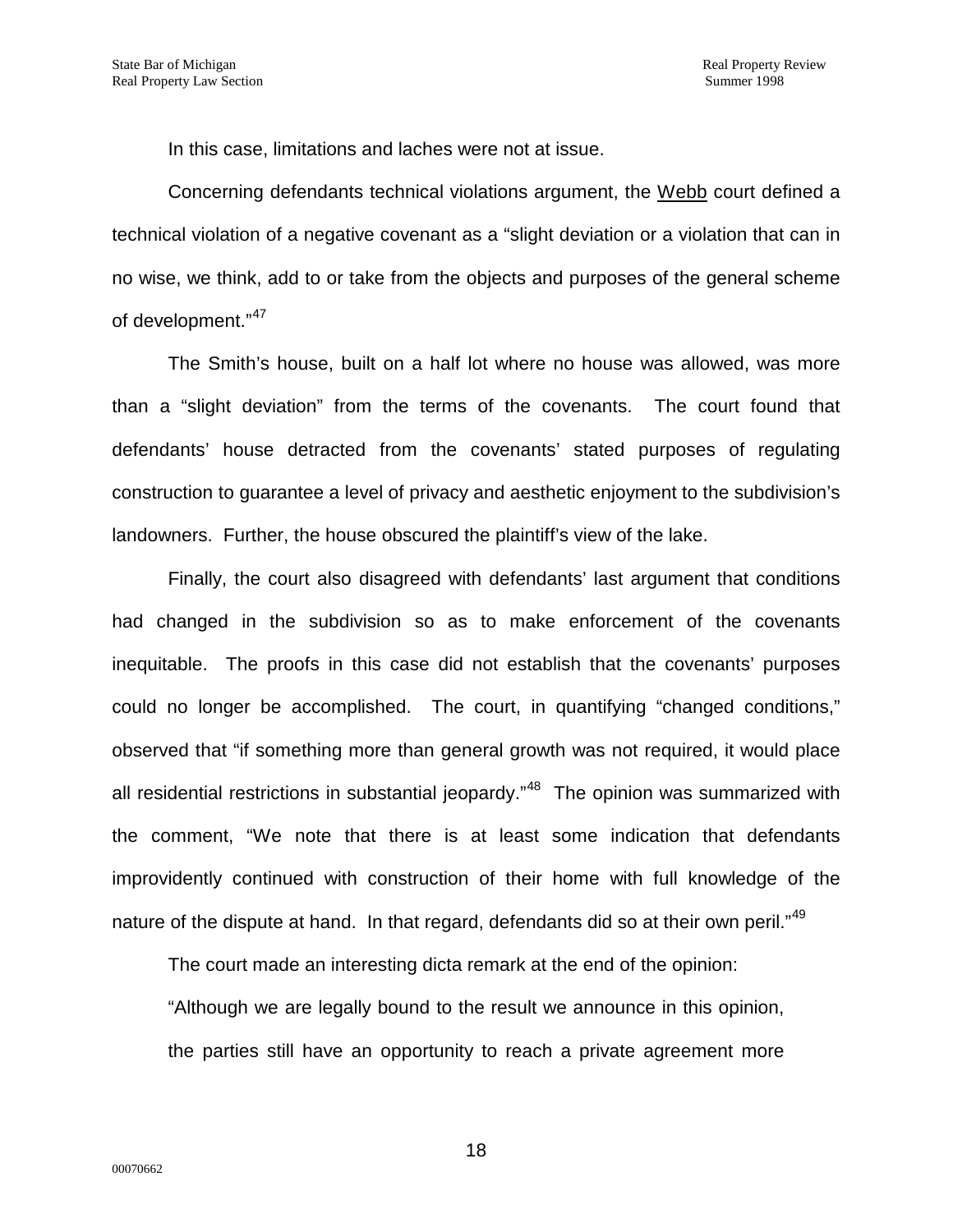palatable to each side that does not require the removal of defendants' home."

This remark is confusing since it suggests these two parties can potentially agree to waive enforcement of the restrictive covenants, to the exclusion of the other lot owners. For instance, what if the Smiths paid the Webbs enough money so the Webbs no longer were bothered by their obstructed view of the lake? Clearly, this would not inure to the benefit of the other lots and lot owners restricted by the covenants which they could also enforce. Does this opinion suggest that a private deal between these two neighbors might bar any future claims from other lot owners? Based on other case law reviewed in this article, the answer would seem to be no. As long as a breach of the restrictive covenant could be established, any lot owner affected could pursue remedies to compel compliance.

A recent unpublished Court of Appeals opinion supports the view that a court cannot enlarge, by judicial interpretation, the meaning of restrictive covenants where there was no ambiguity present. In Debois v Medendorp,<sup>[50](#page-23-15)</sup> the issue was a 1982 consent judgment relating to lake access, mooring of boats and use of an access easement on the parties' property. The record did not reveal the identity of the owners of the lots listed in the 1982 judgment, and no lot owners other than the present parties were involved in this lawsuit. The 1982 consent judgment established "restrictive covenants running with the land" intended to "provide notice to all present and future owners of the lots affected." The parties disagreed on where the plaintiff was allowed to moor his boat. The clear language of the restrictive covenants in the 1982 consent judgment was very specific about how far from the shoreline a boat could be parked.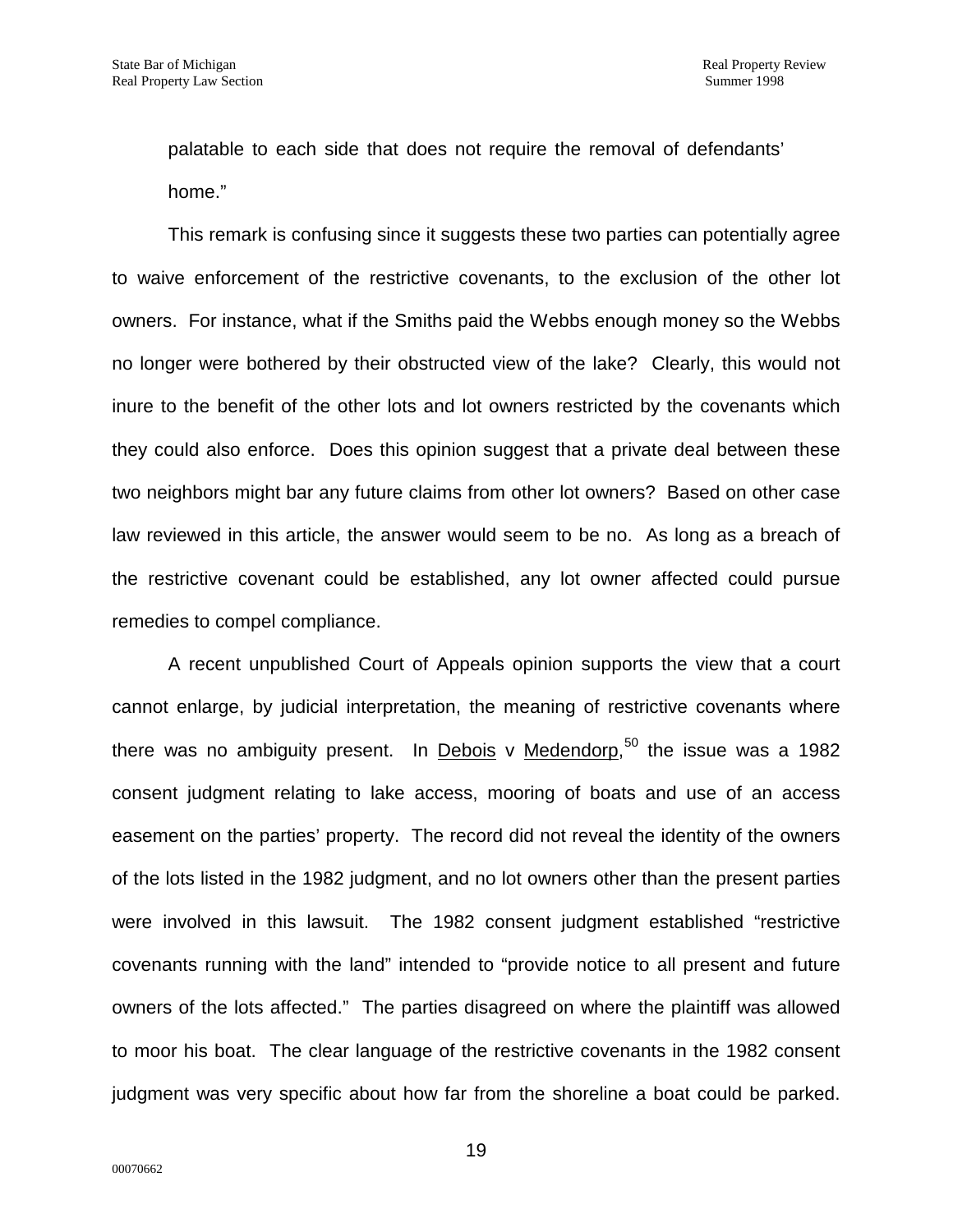Instead, the trial court allowed the plaintiffs to moor their boat in the water beyond this restriction, within wading distance from the shoreline.

The Appeals Court found this to be an unreasonable enlargement of the restrictions. The Court found that although the parties to this lawsuit may not set aside the 1982 consent judgment, the restrictive covenants could be interpreted by the trial court only to accomplish the purpose intended by the parties to the 1982 consent iudgment.<sup>[51](#page-23-24)</sup> The Court of Appeals found that because the restrictive covenant in the consent judgment was not ambiguous, the trial court could not judicially interpret the meaning and improperly enlarge the restriction.

#### **SUMMARY**

Restrictive covenants in deeds and building and use restrictions are effective tools to regulate the use and development of residential property. If specific and unambiguous, and so intended, they will run with the land and be enforced according to their terms, sometimes even if surrounding circumstances have changed. However, a party seeking enforcement, whether an individual or an association, must have complied with all the requirements of the restriction. For instance, if an architectural control committee is to be established as the entity charged with enforcing local "standards," it must in fact exist to obligate a new owner to comply with those standards. Because building and use restrictions in residential deeds are favored by public policy, the penalties for violating them can seem relatively harsh until one considers that they typically benefit not just one parcel but several, the owners of which most likely depend on the continuing enforcement of the restriction.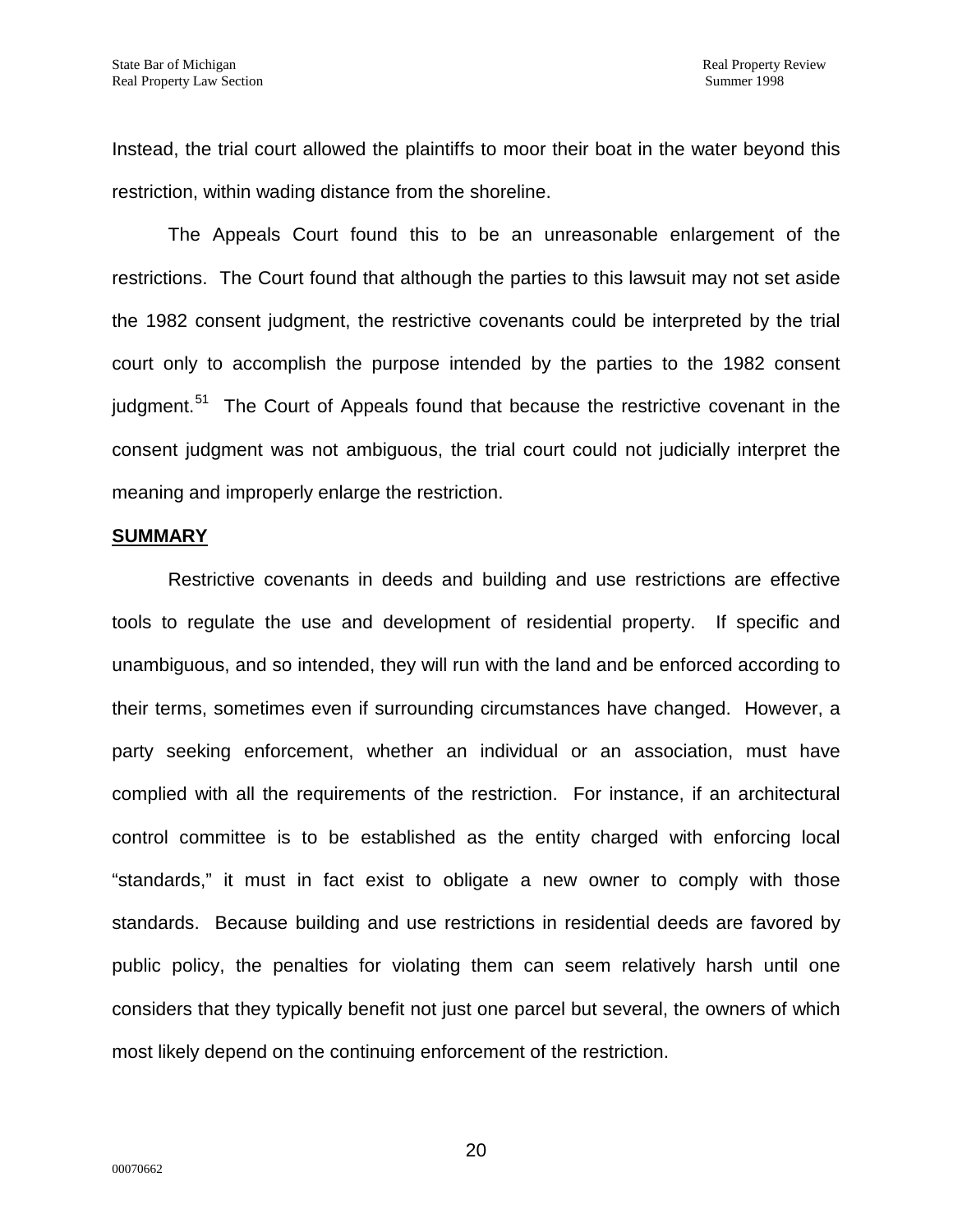<span id="page-20-0"></span> $\overline{a}$ 

#### **ENDNOTES**

<sup>1</sup> This article does not address restrictive covenants or conditions in other areas, such as leases (e.g. Samir-Mary, Inc. v Efron Investors-II, 908 F2d 973 (CA 6 1990); Schuberg Inc. v The Kroger Co., 113 Mich App 310; 317 NW2d 606 (1982)); employment agreements (e.g. Neveux v Webcraft Technologies, Inc., 921 F Supp 1568 (ED Mich 1996); Rite-Way Disposal, et al v Vanderploeg, et al, 161 Mich App 274; 409 NW2d 804 (1987)); adult foster care facilities (e.g. Charter Township of Plymouth v D.S.S., 198 Mich App 385; 501 NW2d 186 (1993); Craig v Bossenberry, 134 Mich App 543; 351 NW2d 596 (1984)); racial covenants (e.g. U.S.A. v School Districts of City of Ferndale, 588 F2d 1339 (CA 6 1979)).

<span id="page-20-1"></span> $^2$  MCL 559.146.

<sup>3</sup> Henry Ingram, Jr. bought his property, 1,688 acres near Hilton Head, S.C., in January 1998 for \$1.2 million. He told local newspapers that "This is the prettiest piece of land in the country, and I want to keep it that way. I want to make sure no one has access to it that I don't want to be there." His deed restrictions prohibit the "Yankee race" from owning any part of the land, and anyone named "Sherman" (and even those with names whose letters can spell Sherman) can't even set foot on the property. The restrictions might be enforceable since geography so far is not a protected class. In fact, Ingram's restrictions specify that they should not be interpreted as discrimination against "Southern persons of African descent," and any Southern black can buy the property at a 10 percent discount. (Source: The Dallas Morning News, Saturday, February 7, 1998.)

 $4 \text{ Sun Oil Company}$  v Trent Auto Wash, Inc., 2 Mich App 389; 140 NW2d 551 (1966).

<sup>5</sup> Sanborn v McLean, 233 Mich 227; 206 NW 496 (1925).

<sup>6</sup> Beverly Island Association v Zinger, 113 Mich App 322, 325; 317 NW2d 611 (1982).

 $^7$  Bellarmine Hills Ass'n v. Residential Systems Co., 84 Mich App 554; 269 NW2d 673 (1978), lv den 405 Mich 836 (1979).

<sup>8</sup> The pertinent portions of MCL A600.1405; MSA 27A.1405 are: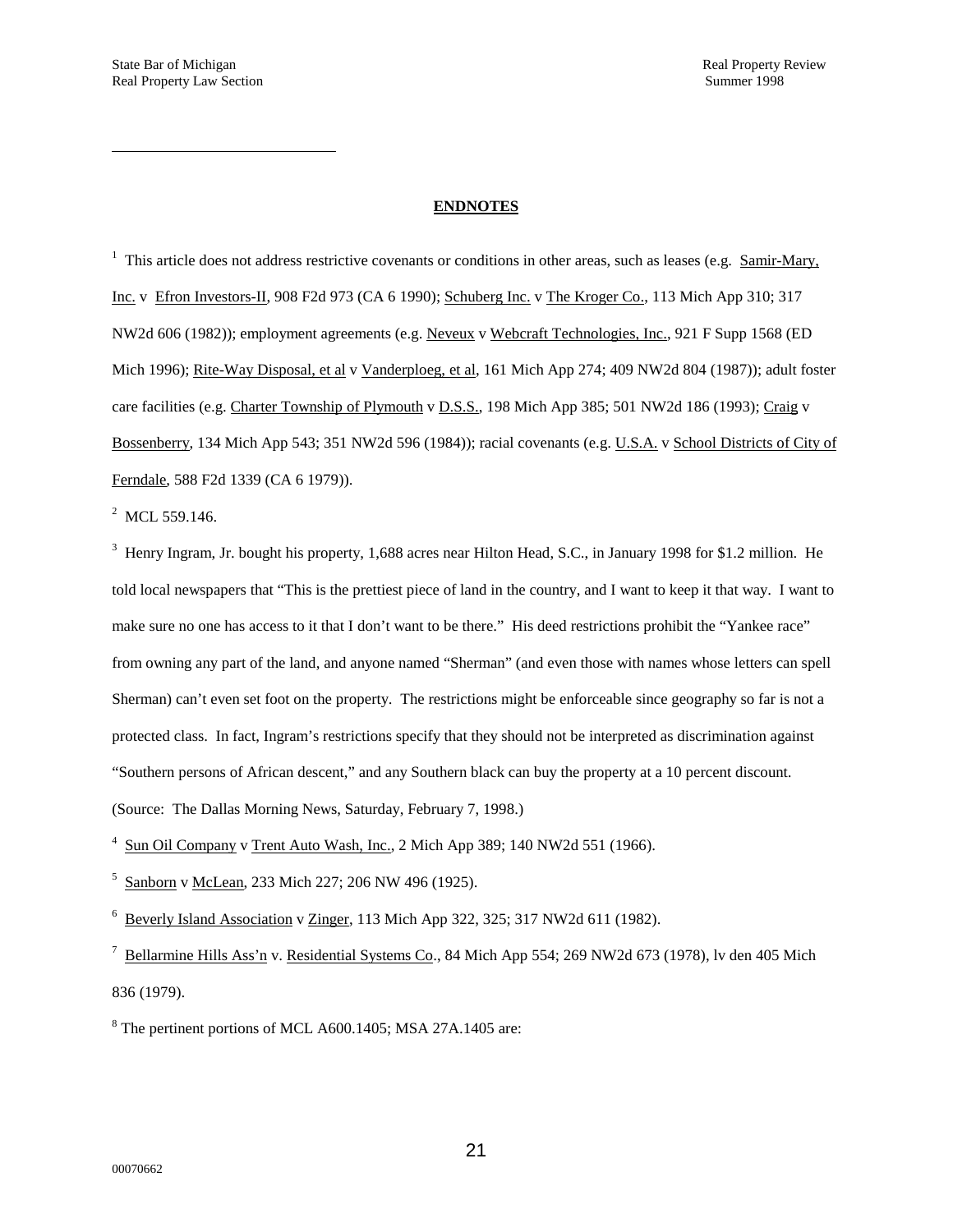$\overline{a}$ 

"Any person for whose benefit a promise is made by way of contract, as hereinafter defined, has the same right to enforce said promise that he would have had if the said promise had been made directly to him as the promisee.

(1) A promise shall be construed to have been made for the benefit of a person whenever the promisor of said promise has undertaken to give or to do or refrain from doing something directly to or for said person." See, also Dorfman v State Highway Department, 66 Mich App 1; 238 NW2d 395 (1975)

<span id="page-21-6"></span><span id="page-21-0"></span><sup>9</sup> There were two Dorfman, supra, cases. The first case, Dorfman v State Highway Department, supra, confirmed that all lot owners in the Huntington Woods Manor Subdivision could enforce their rights with respect to a 1958 restrictive covenant that the property be restricted to single family residential use. The State was attempting the construct the I-696 freeway through that area. In 1976, the plaintiffs commenced another action (Dorfman, et al v State Highway Department, 155 Mich App 57; 399 NW2d 437 (1986)) to compel the defendant State to acquire its interests in the restrictive covenant before it proceeded with the highway's construction. That action was brought pursuant to the Uniform Condemnation Procedures Act, MCL 213.51, et seq.; MSA 8.265(1), et seq.

<span id="page-21-7"></span> $10$  In Webb, v Smith, discussed infra, despite upholding the trial court requiring defendants to demolish their home which violated restrictions affecting lots in that subdivision., the Court of Appeals remarked that the parties could reach a private agreement "palatable" to the litigating parties. The opinion did not address the fact this private agreement still might conflict with the existing restrictions effective against and enforceable by all other lot owners.

<sup>11</sup> Sampson v Kaufman, 345 Mich 48, 50; 75 NW2d 64 (1956); Sylvan Glens Home Owners Association v

<span id="page-21-2"></span><span id="page-21-1"></span>McFadden, supra.

<span id="page-21-3"></span><sup>12</sup> North Cherokee Village Membership v Murphy, 71 Mich App 592; 248 NW2d 629 (1976); Sylvan Glens Home Owners Association v McFadden, 103 Mich App 118; 302 NW2d 615 (1981).

<span id="page-21-4"></span> $13$  Colony Park Association v Dugas, 44 Mich App 467; 205 NW2d 234 (1973).

<sup>14</sup> North Cherokee Village Membership v Murphy, supra.

<span id="page-21-5"></span><sup>15</sup> Sylvan Glens, supra, at 122.

 $^{16}$  Borowski, et al v Welch, et al, 117 Mich App 712; 324 NW2d 144 (1982).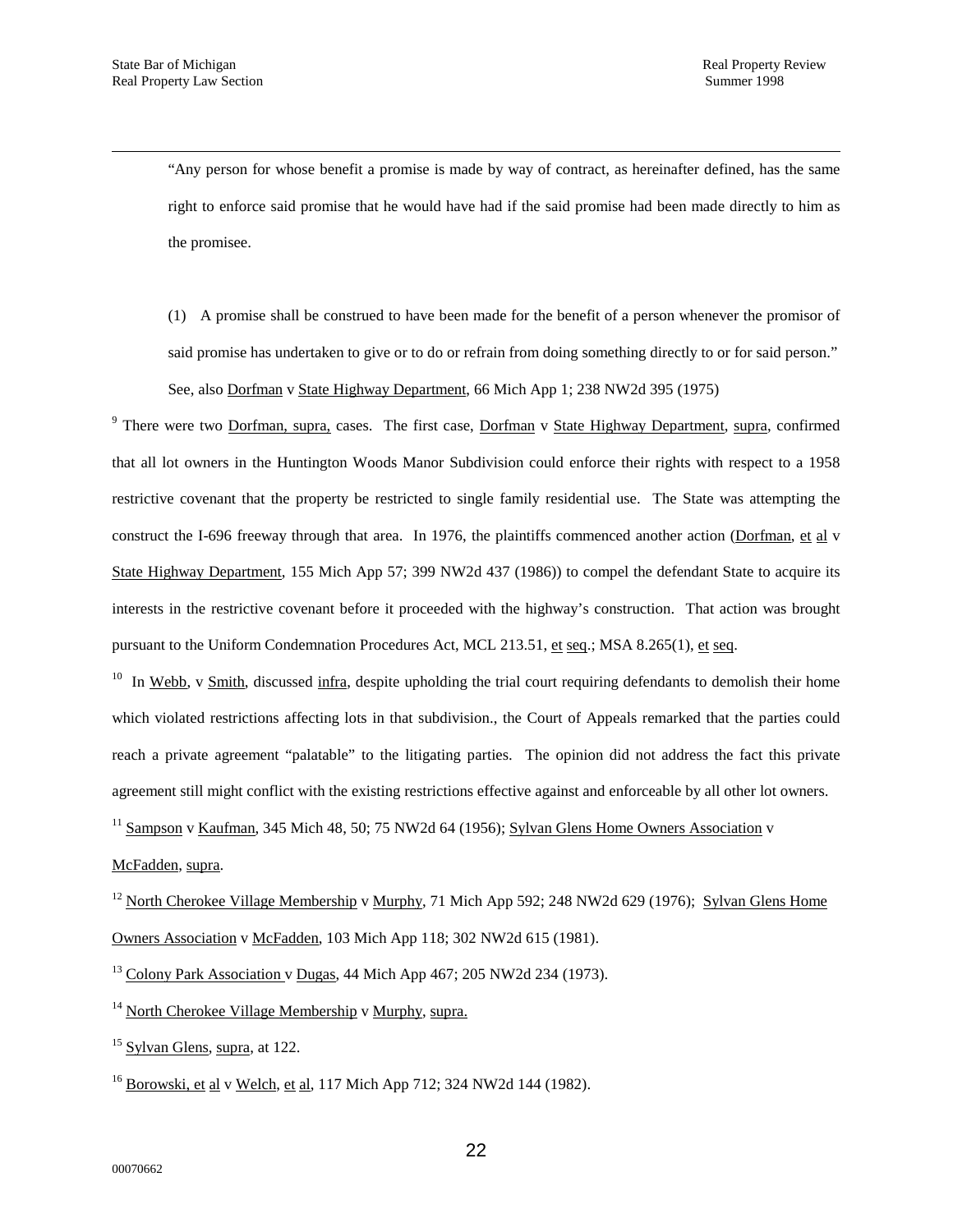<sup>17</sup> Timmerman v Gabriel, 155 Mont 294; 470 P2d 528 (1970), quoted in North Cherokee, supra.

<sup>18</sup> Brownfield Subdivision, Inc. v McKee, 19 Ill App 3d 374; 311 NE2d 194 (1974), affirmed, 61 Ill 2d 168; 334

NE2d 131 (1975), quoted in North Cherokee, supra.

 $19$  DeMarco v Palazzolo, 47 Mich App 444; 209 NW2d 540 (1973).

 $20$  28 Mich App 295; 184 NW2d 297 (1970).

 $21$  Id., at 296.

 $22$  Supra.

 $23$  Beverly Island Association v Zinger, supra.

<sup>24</sup> Joseph L. O'Connor, et al, v Custom Resort Builders, Inc., et al, Court of Appeals Unpublished Opinion #189691,

April 11, 1997, Antrim Circuit Court Case No. 94-006261-CH.

 $25$  126 Mich App 151; 336 NW2d 778 (1983).

 $26$  Id., at 156, 157.

 $27$  Id., at 158.

 $28$  146 F Supp 896 (ED Mich, 1956).

 $29$  Id., at 899.

 $30$  Id., at 901.

 $31$  Formerly known as the Subdivision Control Act, MCL 560.101, et seq.; MSA 26.430(101), et seq.

32 225 Mich App 196; 570 NW2d 294 (1997).

<span id="page-22-0"></span><sup>33</sup> MCL 560.104 requires that a "replat of all or any part of a recorded subdivision plat may not be approved or recorded unless proper court action has been taken to vacate the original plat or . . . all the owners of lots which are to be part of the replat agree in writing . . . "

<span id="page-22-1"></span><sup>34</sup> Brookshire, supra, at 201.

<span id="page-22-2"></span><sup>35</sup> 173 Mich App 560; 434 NW2d 192 (1988).

<span id="page-22-3"></span> $36$  This decision was based on a definition of "subdivision" under the prior Act. Section 102(d) presently states that "division does not include a property transfer between two or more adjacent parcels, if the property taken from one parcel is added to an adjacent parcel . . . "